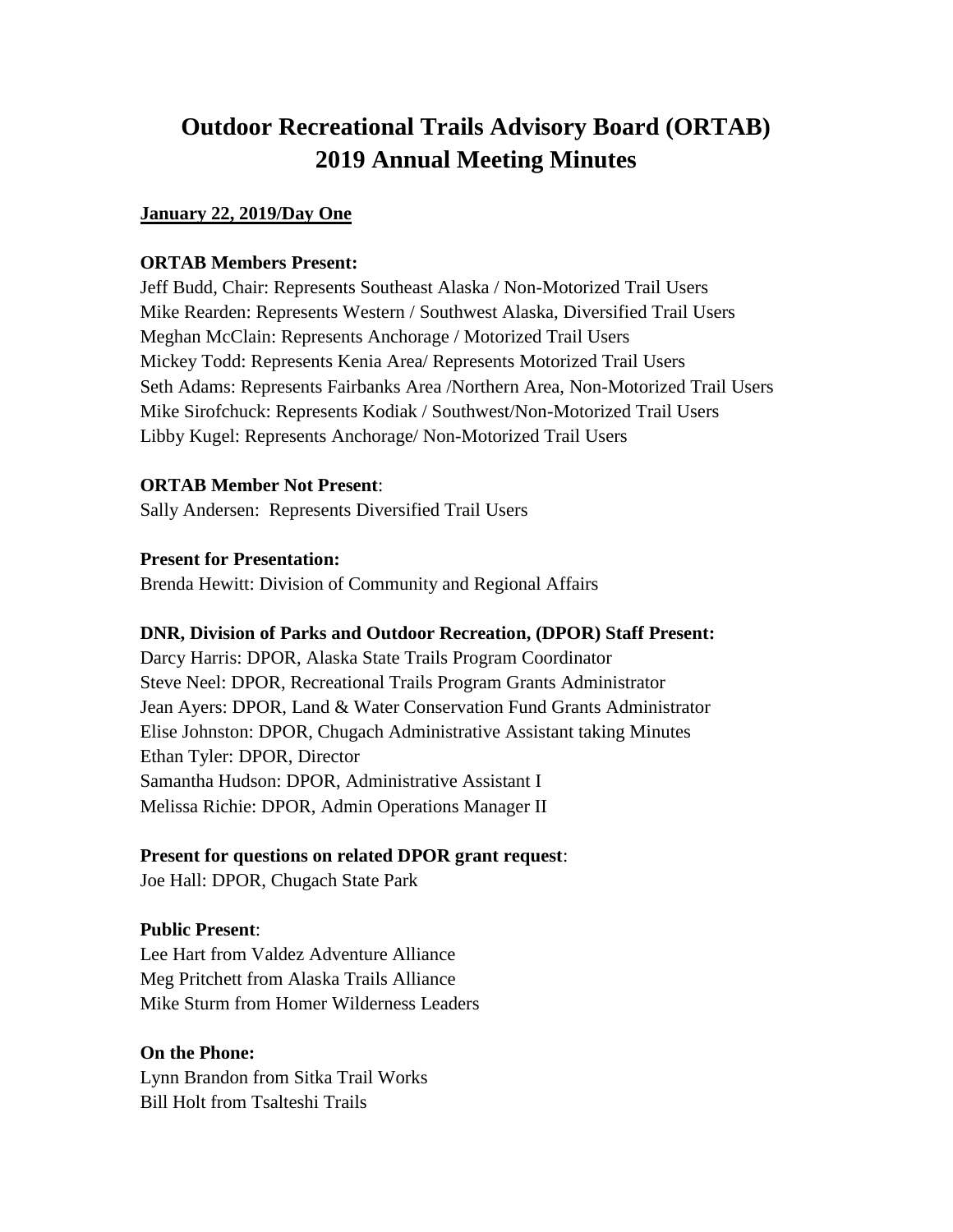Kyle Kelly from Girdwood Trails Committee Joel Cooper from Kachemak Heritage Land Trust Cody Johnson from VMBaH Geoff Orth from Stray Dog Inc. Ben Shryock from DPOR, Kodiak State Park Rys Miranda from DPOR, Design and Construction Karl Ashenfelter from the Native Village of White Mountain Brian Charlton from Fairbanks North Star Borough

## *Meeting called to order 8:59am*

Darcy Harris facilitated introductions and thanked everyone for coming and participating in the discussion of the projects. She asked if cell phones could be put on vibrate for the meeting. Introduced Elise Johnston who was taking minutes and letting everyone know there's a tape recorder. Darcy introduced Jean Ayers who provided the Safety Minute, informing those present of exits and procedures in case of fire or earthquake, including where to muster in the parking lot. Darcy added other information about parking and building logistics.

Jean then introduced Brenda Hewitt, a Local Government Specialist from the Division of Community & Regional Affairs, who would conduct an informative presentation applicable to government boards. ORTAB members, DPOR staff and the public who were present introduced themselves to Brenda Hewitt.

Brenda gave a presentation on topics including ethics for government-appointed boards, improper gifts, ex-parte contact, conflicts of interest, the Open Meetings Act, executive sessions, role of the chair, Parliamentary Procedure and types of motions.

After Q & A, everyone thanked Brenda, and Darcy called for a board election. Jeff Budd had served as the Board's Chair but is done with his term.

*Mike Rearden moved that Mike Sirofchuck become the new Chair; Seth Adams second it.* Motion was called for vote: 7 yes and 0 no. Motion passed.

*Mike Sirofchuck moved that Mike Rearden become the new Co-Chair; Mickey Todd second it.* Motion was called for vote: 7 yes and 0 no. Motion passed.

As the new Chair, Mike Sirofchuck stated that public comments are allowed when discussing specific grants but only when ORTAB members asked a direct question. Also, the ORTAB members may change their scoring based on discussion. Mike also stated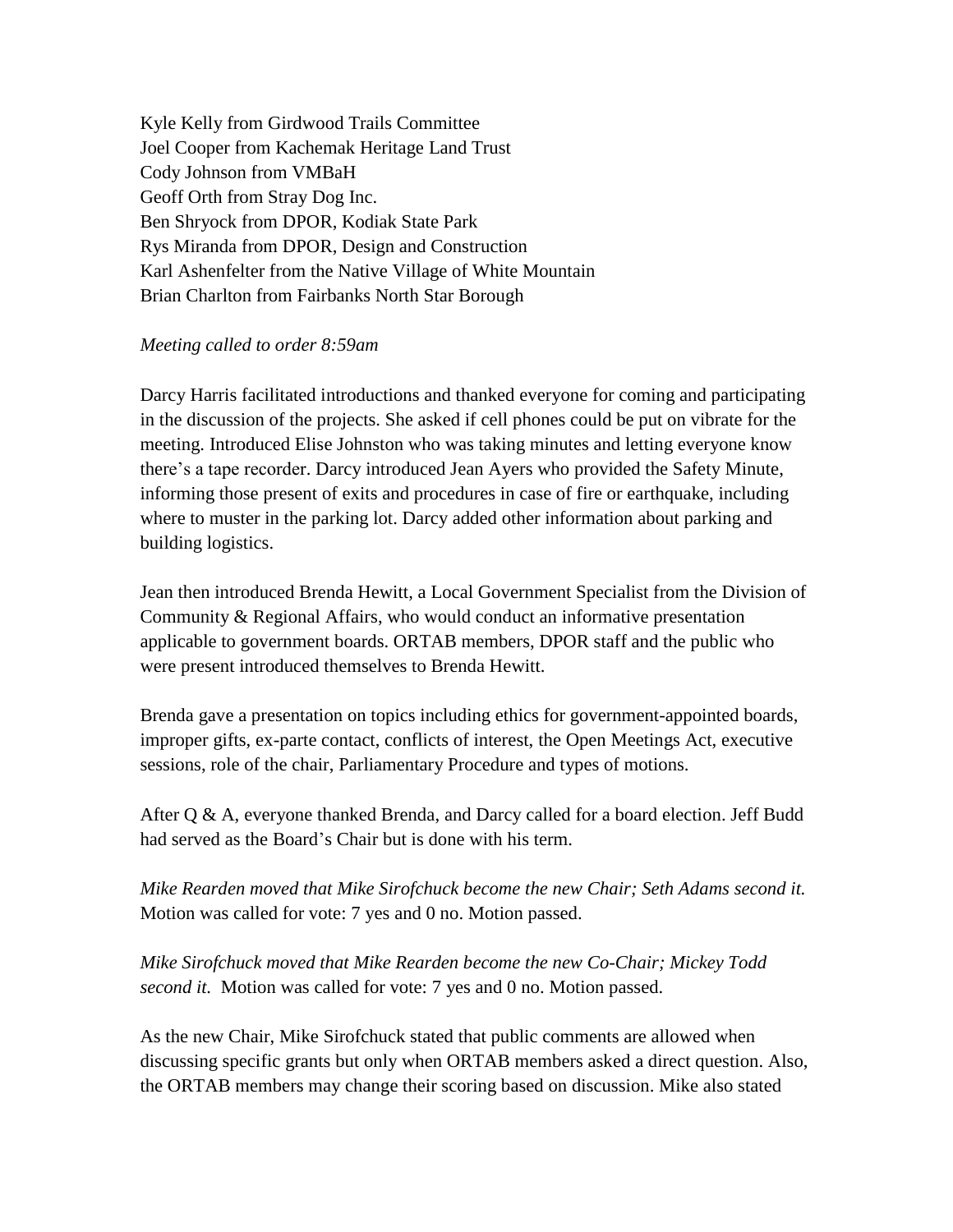that if anyone on the board feels they have a conflict of interest to please let the board members know.

Jean Ayers then presented background about the Land and Water Conservation Fund (LWCF) Act and grant program. Jean let the board members know that this year there is enough money to fund each application as requested with \$1.5 million available, but only \$937,106 in requests. ORTAB members asked what happens to the "leftover" money and Jean let them know it will be rolled forward into a future grant round that will open later this year when she has an approximation of 2019 LWCF apportionment. Jean stated it's hard to allocate all the available money because the grant program requires a 50/50 match which is hard for smaller communities to come up with.

Below are ORTAB's recommendations in ranked order (for the locals). The State of Alaska project was also recommended for funding at its requested amount, but it does not compete against local projects: Municipality of Anchorage: Lyons Parks \$168,640 City & Borough of Wrangell: Angerman Park \$71,000 Haines Borough: Tlingit Park Upgrade & Harbor Connection \$216,312 Ketchikan Gateway Borough: Dudley Field: Restrooms & Storage \$136,000 Metlakatla Indian Community: Cedars 3: Scout Lake Connector Trail \$136,000 Division of Parks and Outdoor Recreation: 6 Public Use Cabins \$230,000

## *Jeff Budd moved to approve the LWCF budget as written and Mickey Todd seconded it.*

Discussion: ORTAB members wondered whether some of the non-profit RTP applicants could apply for LWCF, but worried about the high match ratio. Or, whether some of the non-profit projects could be sponsored by a municipality to be eligible to apply. ORTAB members reiterated that once a piece of land becomes LWCF it is protected for public outdoor recreation forever. Jean agreed and stated that the sponsor (typically a city or borough) still retains ownership of that land but also takes on responsibility to maintain compliance of the federal requirements. One member noted that some of the applications lacked detail of the project and Jean let the ORTAB members know she will pass that on to the applicants.

Motion was called to vote: 7 yes and 0 no. Motion passed

## *A break was taken at 10:03am*

Steve Neel gave a financial overview for available FY 2019 RTP project funding. He let the ORTAB members know that the Federal government shutdown does not affect this office of the Federal Highway Administration (FHWA). They are not furloughed but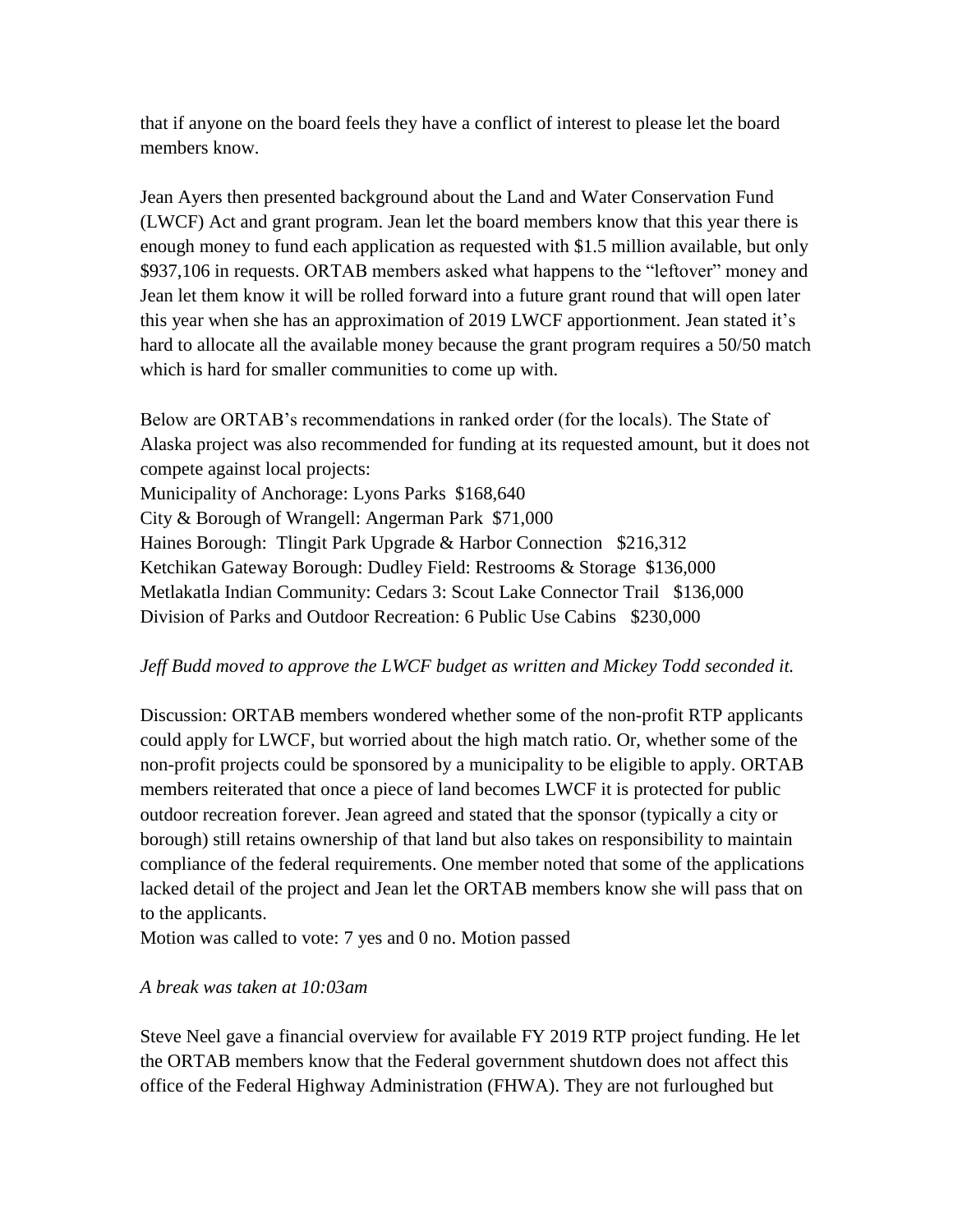can't approve budgets and allow crews to work past the shutdown date. Steve stated that the Fixing America's Surface Transportation or "FAST Act" supplied \$1.5 million for FY19. That is the same amount that has been allocated since 2009 and will be through FY20. State Department of Transportation (DOT&PF) gave a spending obligation limitation of roughly \$1.3 million dollars. Steve told the ORTAB members that he looked in the federal system to see how much money the State of Alaska has unobligated and there is over \$3.5 million unspent. This is due to projects not spending their total amounts or projects getting rescinded or de-obligated. ORTAB members inquired how to get authority to spend this unobligated amount. Steve stated that the authority to spend over the \$1.3 million obligated amount up to \$1.5 million comes from state DOT and then to spend over the \$1.5 million must be in the Governor's budget and get legislative authority.

Steve noted that 2 projects from FY 18 that were approved by FHWA are coming out of the FY 19 funds. Steve stated that the FHWA individual he has been working with since 2007 has retired and they don't have that position filled yet. Also since the Fast Act ends next year Steve is not sure if RTP will exist after 2020 but haven't heard anything about it from Congress.

An ORTAB member asked about where RTP stands with the Buy-America Act. The Buy America Act was discussed in more detail for the new ORTAB members. The Act has been in place since 1982 to protect the steel industry and requires the U.S. government to only buy U.S. made steel. There had been a waiver program to allow items over \$2,500 with steel parts from different countries to be purchased for a variety of reasons. RTP had a couple of those waivers in the past but with the current administration the waiver program ended in 2016. Discussion continued about obtaining a certificate from companies stating the steel is all-American to be able to buy certain items for RTP projects such as snowmobiles, graters, ATVs, etc.

Steve clarified that there is a federally required ratio of funding of 30% motorized project, 30% non-motorized projects and 40% diversified projects. Steve said that all RTP projects through FY15 are completed, only one from FY16 is still open, most of FY17 is completed and most of FY18 is done. The Russian Jack single track project from last year was rescinded because FHWA believed it was not ready to be funded and that's the first time that has happened. Those funds go back into the unobligated pool that isn't immediately accessible because it ultimately needs to be approved by the legislature. Darcy stated that they were able to spend over the DOT&PF limit of \$1.3 million up to the legislative limit of \$1.5 million last year because they presented DOT with projects that were vetted, and DOT&PF approved them. ORTAB members asked if there was a possibility of that happening again this year. Darcy stated that they were going to try but DOT&PF has a new director along with the State Parks having a new director, so they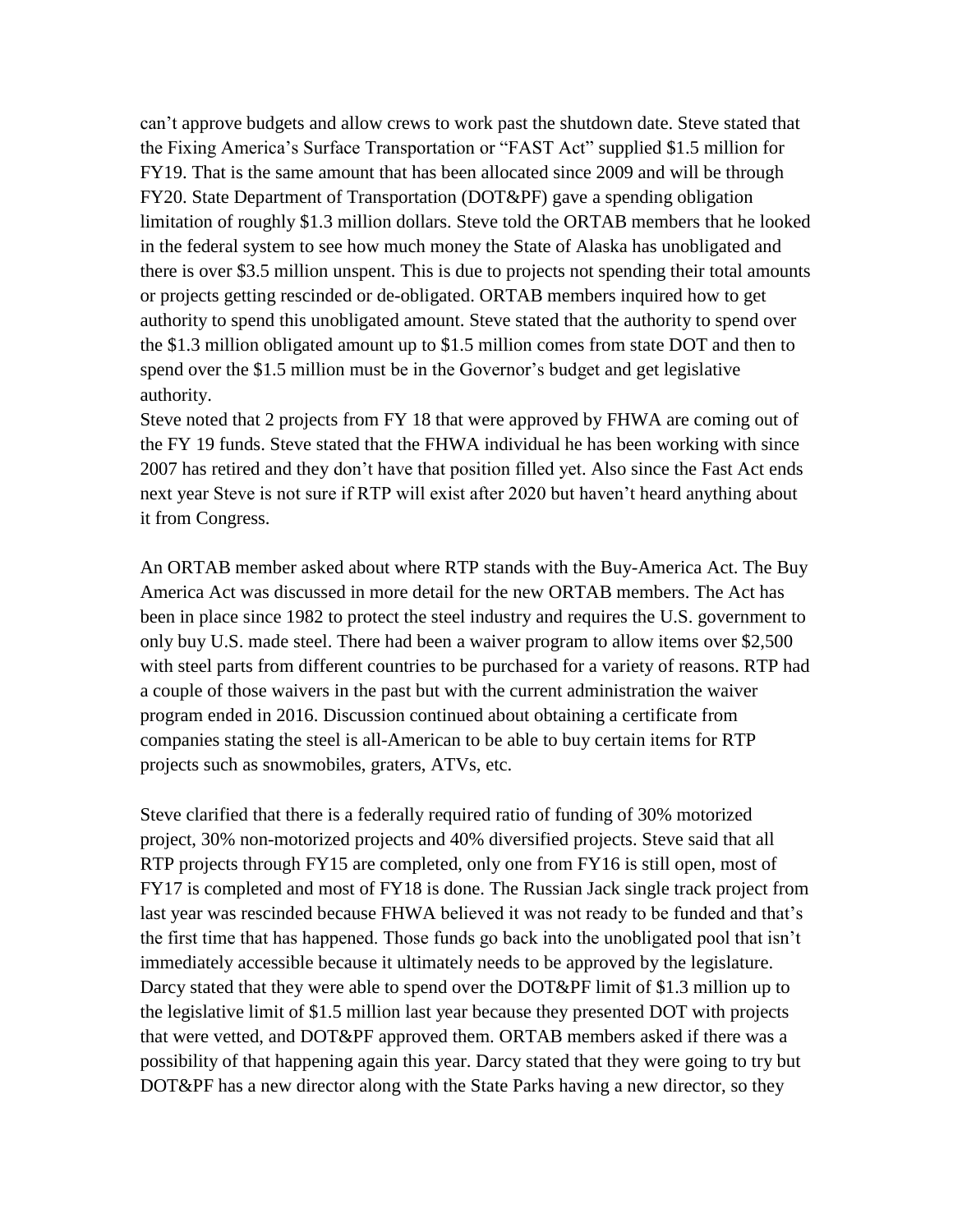must wait and see. Also, if they are approved to get more than the \$1.3 million, that takes money from somewhere else, so DOT&PF might not be able to do that again this year.

ORTAB members discussed how the board should view or consider applicants that have had projects rescinded. Steve answered that most projects leave a little grant money unspent, but if there is an applicant that leaves a big chunk of money or has a history of spending outside of the scope that is something to look at. Darcy commented that FHWA and the Trails Program are required to do risk assessments on applicants, which includes past performance.

## *Joe Hall joined the meeting*

Darcy Harris gave a PowerPoint presentation including pictures of trail projects that had been developed from the Recreational Trails Program all over Alaska in past years.

## *A break was taken at 11:17am*

ORTAB members confirmed that they will talk about some projects before lunch and that they can change their scores at any point of the process. They started with projects for Chugach State Park, and the one affiliated with Joe Hall since he was present in the room at that time.

*Projects were discussed in order of people present in the room, on the phone and then moving down the spreadsheet from DPOR to non-state projects.*

1.) **Eklutna Lakeside Trail Improvements Applicant:** DPOR/Chugach **Category:** Diversified **Funds Requested/Match:** \$56,251.00/\$6,299.00 **Final Score:** 84/100

# **Project Discussion:**

There was a question about the application not having an ACC letter of approval and Joe Hall clarified that since the ACC program is run by the Chugach State Park office, it's like giving themselves approval. There was discussion about how this project would help decrease vandalism, which they believe with cabin repairs and adding of boardwalks to muddy parts of the trail that it would hopefully prevent people from being enticed to write on the walls in the cabin and using different man-made paths around the muddy parts. There was a question about needing 37.5 hours to hire a crew when in other DPOR projects they needed far less. Joe Hall stated his answer was conservative: it usually takes over a week to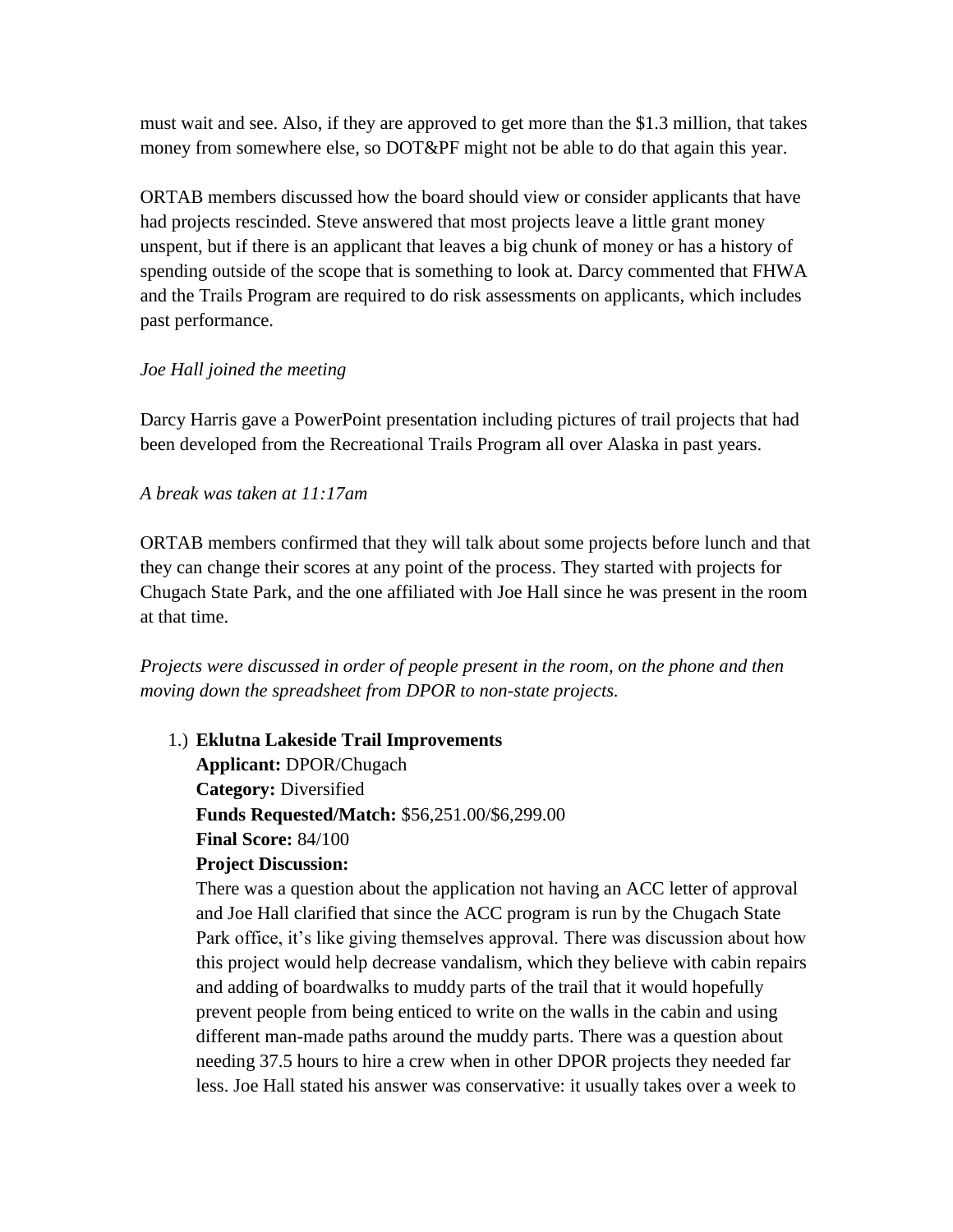pick people, interview them and go through the hiring process. There was discussion about the renting of an ATV and whether the state parks had any. Joe Hall affirmed they didn't, and that one had just been recently stolen. Also, an ATV can't be bought due to the Buy-America Act so the most practical route would be to rent one.

#### **2.) Hillside Trail Network Improvements**

**Applicant:** DPOR/Chugach **Category:** Diversified **Funds Requested/Match:** \$53,572.00/\$6,008.00 **Final Score:** 87/100

## **Project Discussion:**

Libby Kugel stated that she might have a conflict of interest since she is on the board for Alaska Trails and this application involves a contract with them. The other ORTAB members asked if Libby will get a direct financial benefit from that contract and she stated she would not. All board members agreed that since she doesn't get any financial gain and can be objective that Libby can vote. The board appreciated that the application was in one complete package instead of having to flip back and forth. Darcy stated that they made it part of the application process a couple years ago. There was an observation about the DPOR applications not being as descriptive as the non-profit applications and wanting to see more budget narrative. Members discussed how the past grants that Joe worked on have gone. Steve Neel let the board members know that one project from FY18 had an accounting issue at the federal level but didn't have anything to do with Joe or the current admin of that office.

**Suggestion:** For State Parks, it would be good to invest in trail counters because they can provide great information. The ORTAB members like to see definite numbers rather than estimates.

## **3.) South Fork Rim Trail**

**Applicant:** Alaska Trails **Category:** Diversified **Funds Requested/Match:** \$59,175.00/\$6,650.00 **Final Score:** 89/100 **Project Discussion:**

Libby Kugel stated again that she may have a conflict of interest. All ORTAB members agreed that it was already addressed, and they don't believe she has a conflict of interest. ORTAB members commented that they like to see a partnership between the state and non-profits and asked if the one between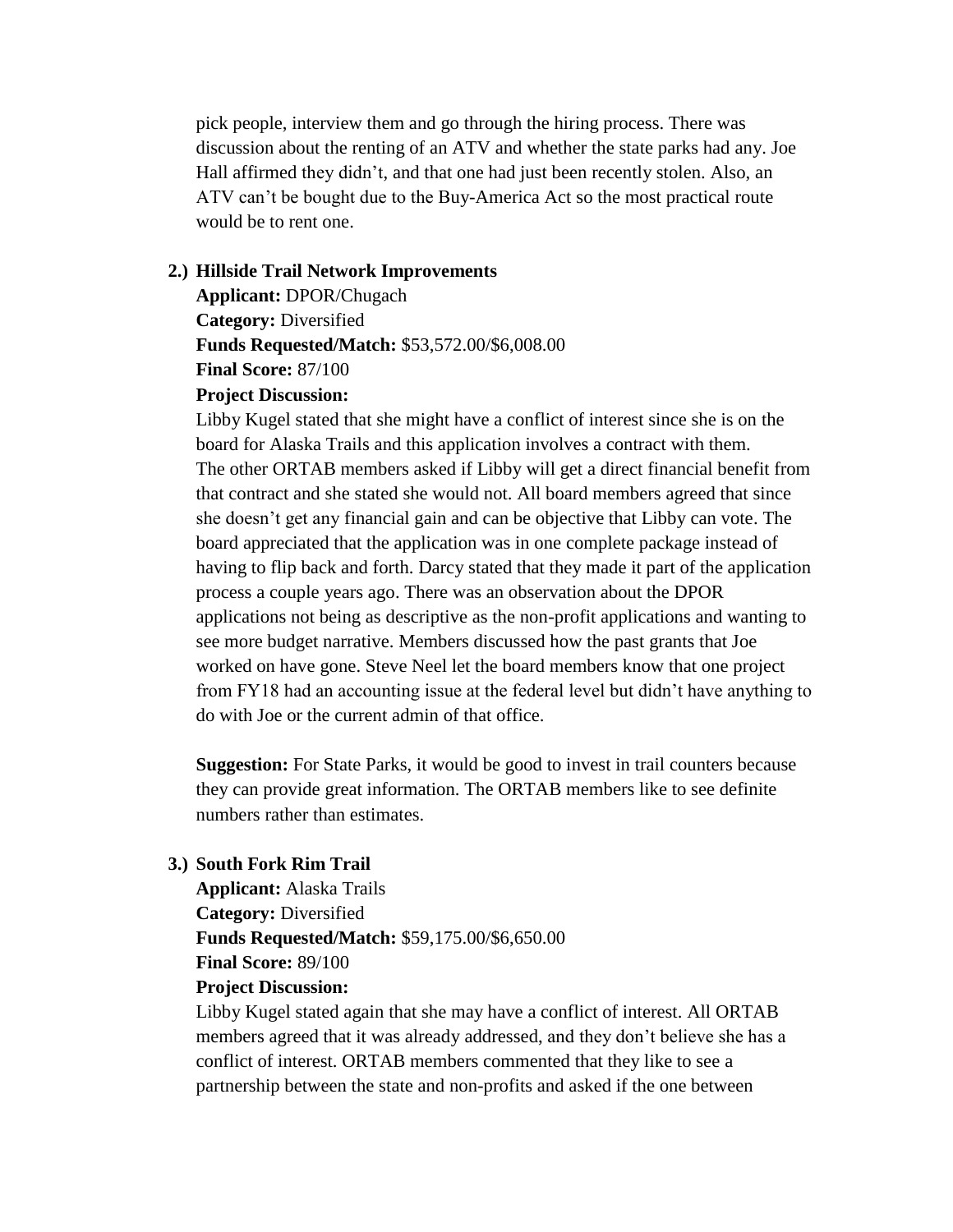Chugach State Park and Alaska Trails will become more frequent. Joe Hall commented that he would like it to be more frequent so they can get more work done and makes operations run more smoothly. ORTAB members asked about budget issues with Alaska Trails in the past. Steve Neel commented that their last project was Mirror Lake and was completed to the penny and they have gotten much better with timeliness.

*Mickey Todd moved to adjourn for lunch and Meghan McClain seconded it.*  Motion called to vote: 7 yes and 0 no. Motion passed.

## **Break for lunch- 12:00pm- 1:00pm**

The ORTAB meeting reconvened after lunch by thanking Jeff Budd for all his work as Chair in the past years. Ethan Tyler joined the meeting and introduced himself as the DPOR Director and thanked the board for all their hard work. Ethan stated that the new administration's priorities are the same ones that he has which is moving the Division of Parks into a more self-sustainable model. He described that this is done by making fee adjustments around the state and introducing fee stations in places they weren't before. The public hasn't had a negative response and understands that this helps maintain the parks. Ethan stated that the other step that he has been working towards is revenuegenerating infrastructure. DPOR received \$300,000 in capital appropriation last year which is being utilized as match or supplement in the RTP grant applications to build Public Use Cabins (PUC). Ethan believed that PUCs are great investments because the payoff time is 3-5 years. DPOR also got a \$300,000 capital appropriation for electronic fee stations which can increase revenue at a given spot by 30-50%. This also helps with staff safety issues of dealing with cash rather than credit cards. Ethan let the board members know that he is stepping out of his position as the Director as of mid-February and the new Director will be Ricky Gease. Ethan stated that his intent in the upcoming weeks is to sign off on the recommendations the ORTAB members make and adjust as needed. Ethan and the ORTAB members noted there are a lot of PUC applications and though Ethan is economically driven with business development, he also wants to make sure there are more easily accessible trails which he believes the PUCs help with. Ethan stated that he hoped these electronic fee stations and PUCs would help DPOR become self-sustaining in  $3 + \text{years}$  so we wouldn't need the state's general funds.

## *Ethan Tyler leaves the meeting*

Mike Sirofchuck opened the floor for public comments and went over the rules: that this time is just for general comments and not about specific projects.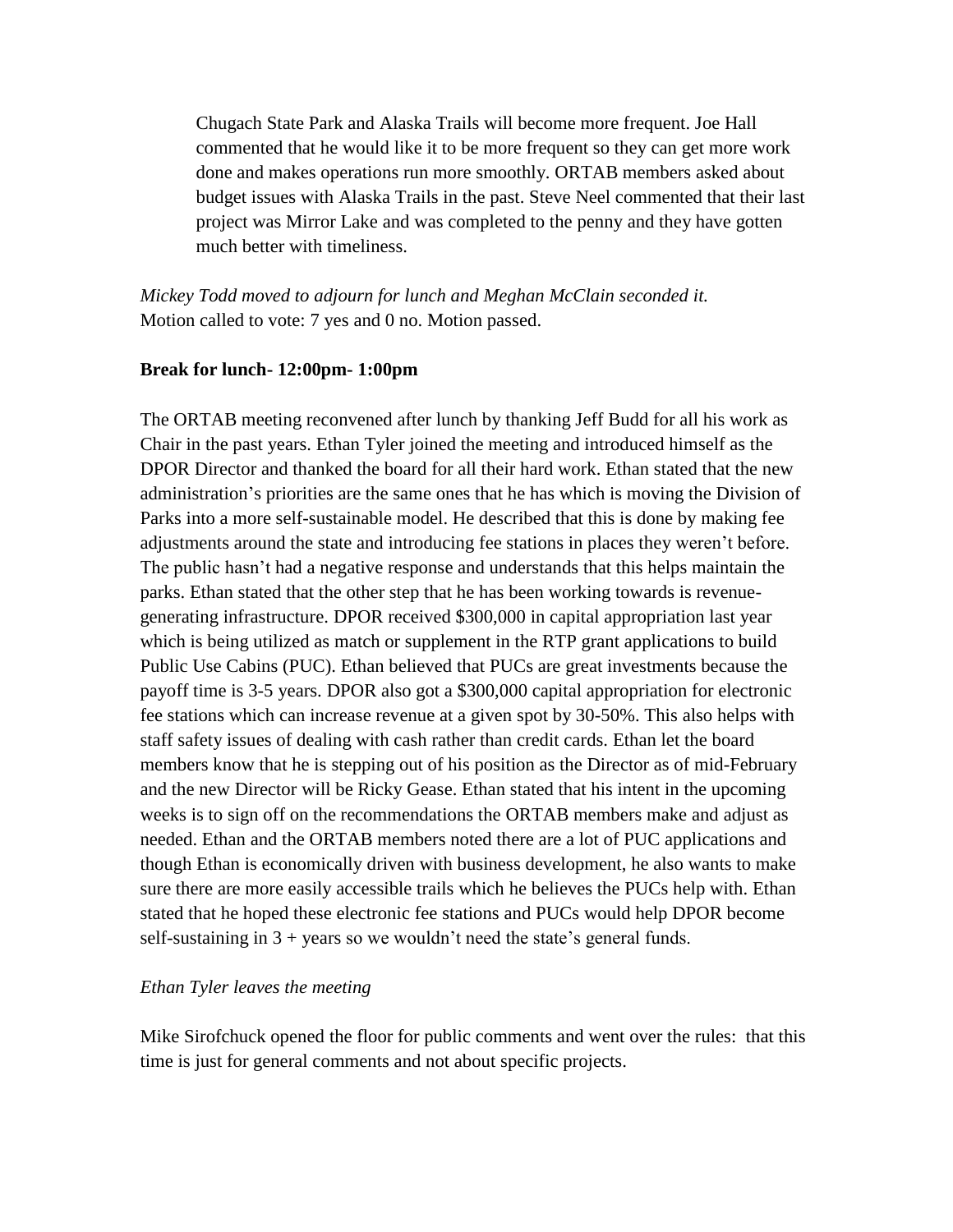Lee Hart with Valdez Adventure Alliance (who attended the meeting in person) commented that she is working on going to different communities around the state to talk about outdoor recreation being an economic driver. She stated she would like some feedback about current applications for projects that are under the wing of Valdez Adventure Alliance.

Lynn Brandon from Sitka Trail Works (present via phone) thanked the ORTAB members for providing feedback about last year's application. She also asked if the ORTAB members could get to her project before the end of the day because she had to leave for a scheduled emergency.

#### **4.) Shoup Bay to Gold Creek Rebuild**

**Applicant:** Levitation 49 **Category:** Non-Motorized **Funds Requested/Match:** \$69,548.00/\$7,728.00 **Final Score:** 76/100 **Project Discussion:**

ORTAB member Seth Adams stated that he prepared this grant and has a conflict of interest, so he did not score the project and it will be averaged by 7 instead of 8. Mike Sirofchuck stated that Seth can only comment on the project when asked a direct question like the other applicants. Lee Hart, who was present, stated that this is their third RTP grant they have applied for. They had one a couple years ago that they learned a lot from and learned from the mistakes made. ORTAB members asked Steve Neel if he had any comments. Steve stated that the grant that was funded in FY17 had bad reporting, came in two days before the cutoff date, had items charged that weren't on the budget, a lot of issues with payroll and they left \$11,000 on the grant when it closed. That said, this grant isn't like that one. They have a contractor which would alleviate the problems they had with the first grant and there are not multiple parts. Discussion occurred about needing three bids but decided they didn't since they have a contractor. There was no environmental information, which is required due to a stipulation in the programmatic agreement between State of Alaska and FHWA. An environmental review can be added if the board recommends the project.

## **5.) Sea Lion Cover Trail Repair**

**Applicant:** Sitka Trail Works **Category:** Non-Motorized **Funds Requested/Match:** \$34,484.00/\$3,834.00 **Final Score:** 68/100 **Project Discussion:**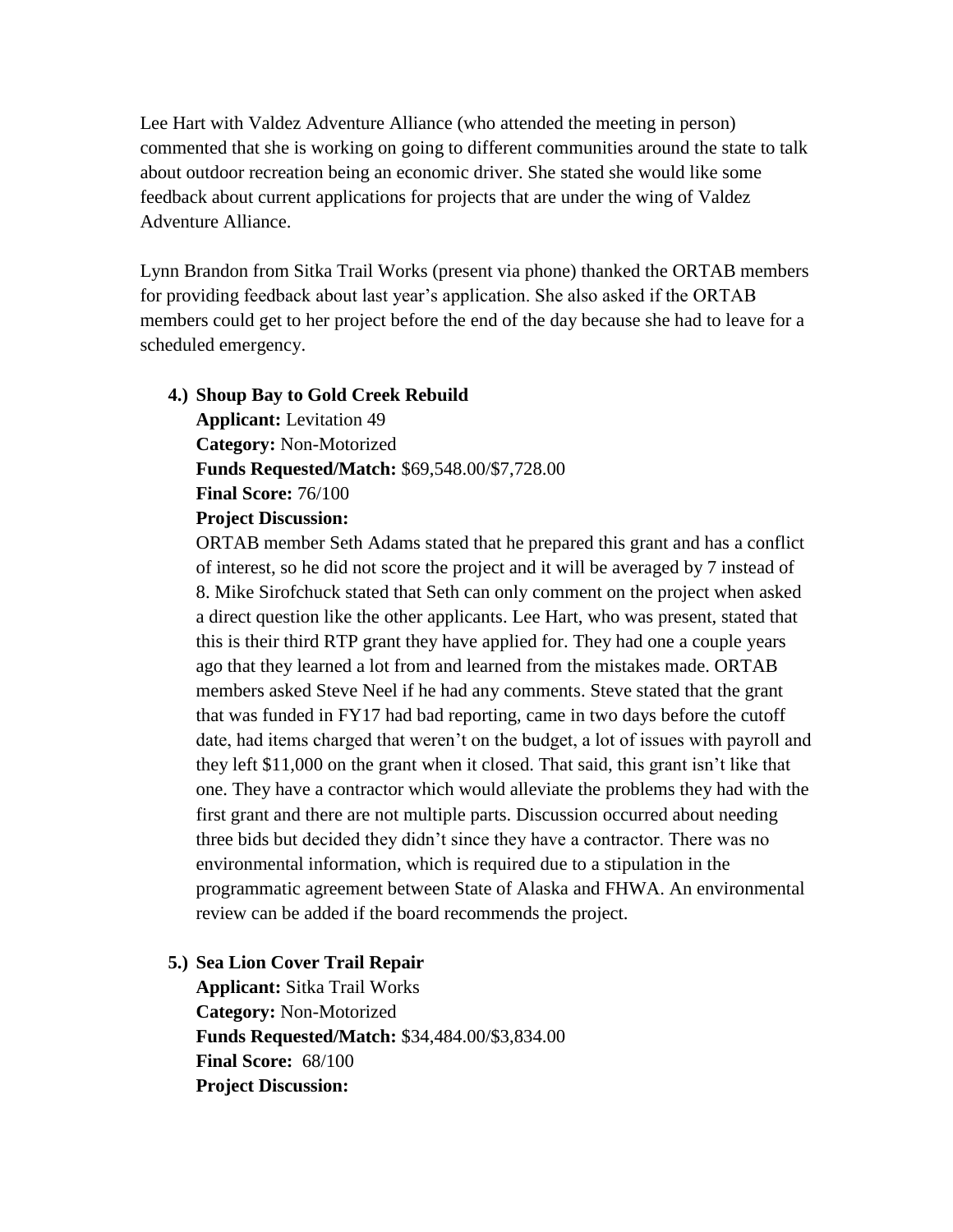ORTAB members asked for an estimate of local people using the trail, and Lynn Brandon (via phone) estimated about 426 people. They don't have a counter and it is dependent on the weather but think they could get about 20 people per day because it's an easy flat hike. ORTAB questioned about budgeting two Executive Director lines from Sitka Trail Works and Trail Mix. Lynn stated that Trail Mix has their Executive Director working any time they are part of a project, and then Lynn, who is an Executive Director for Sitka Trail Works, will also be there. Lynn asserted that only 10% of her time is in the budget; the rest will be charged in membership since they are not government funded. Concerns were aired about only having 10 contingency days for weather. ORTAB concurred that they like the partnership between non-profit, state and local boat company, but also worried that this project financially benefits the commercial operator of the boat.

## **6.) HOWL Trail Days**

**Applicants:** Homer Wilderness Leaders (HOWL) **Category:** Non-Motorized **Funds Requested/Match:** \$34,412.00/\$3,823.00 **Final Score:** 93/100

#### **Projects Discussion:**

ORTAB lauded the detailed application and liked that it involved kids. The board thought the budget narrative was thorough and asked how HOWL prioritized the trails to work on. Mike Sturm (present in the room) replied that he worked with the State Park Rangers located in Homer and talked about what trails needed the most work along with which ones the youth of HOWL can help with. Darcy commented that Mike worked a lot with her and Steve on the application which she and the ORTAB members appreciated. Commended Mike for working with youth on getting their fire arms certificate and taking them on a small game hunt.

**Suggestion**: Send application as one complete file instead of many different files.

#### *A break was taken at 2:06pm*

#### **7.) White Mountain Trail**

**Applicant:** Native Village of White Mountain **Category:** Motorized **Funds Requested/Match:** \$100,000.00/\$11,111.00 **Final Score:** 76/100 **Project Discussion:** ORTAB members thought it was a good project and the trails are well used. The

budget of the application was not in the format required by FHWA and would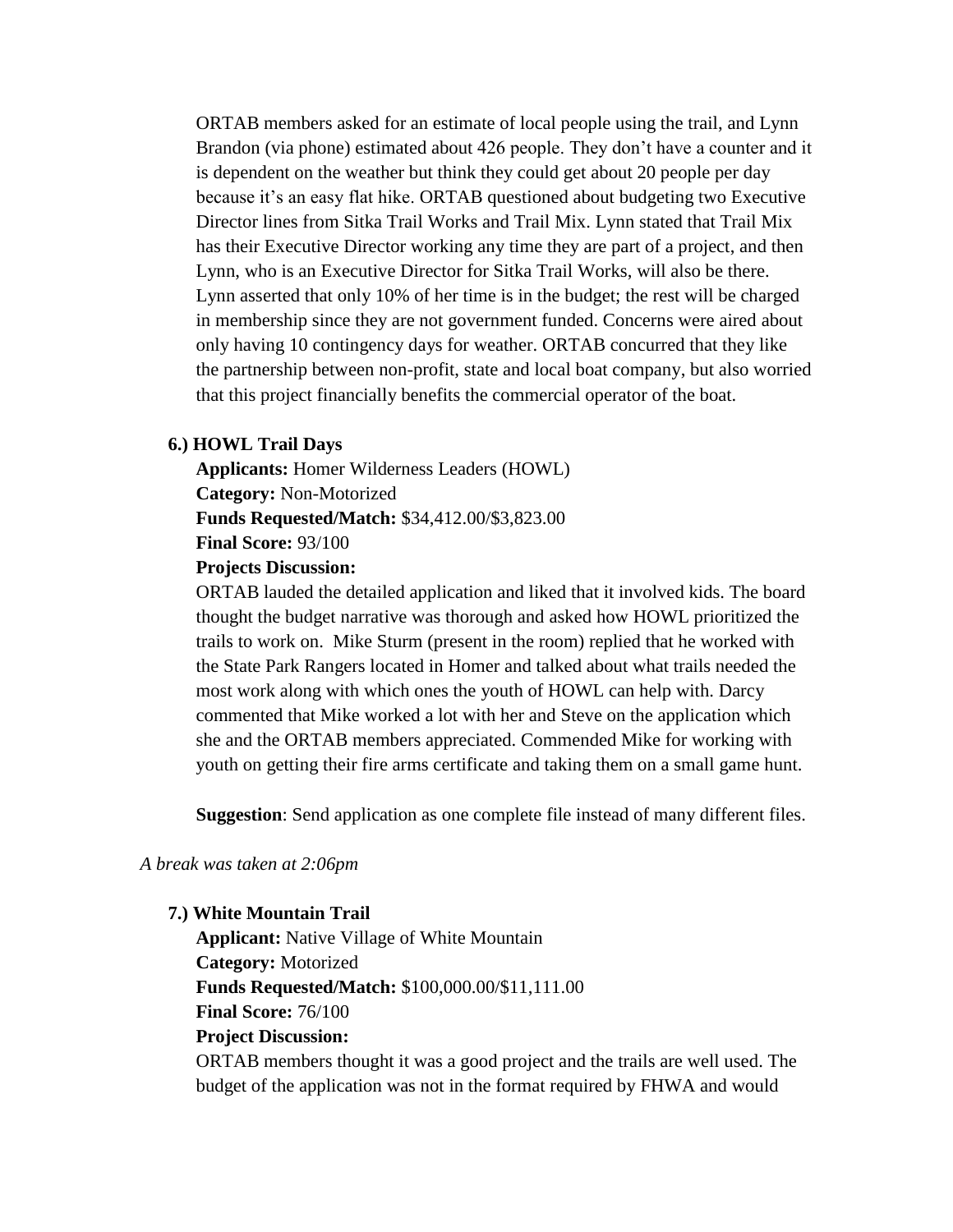need significant work. Karl did reach out to Darcy and Steve for help with the application which ORTAB members liked to hear and thought the application had good photos. ORTAB had concerns about technology issues and how that would work with accounting and billings since detail is needed for such a high amount. ORTAB was also concerned with the amount of money for only a 1.1-mile trail with 200 people in the village. Discussion included the reimbursement process and making sure money is reimbursed to the state, especially with a new FHWA person.

**Suggestion:** Budget needs to be in format required and more description on the use of limestone.

#### **8.) Trail Lighting Extension**

**Applicant:** Tsalteshi Trails **Category:** Diversified **Funds Requested/Match:** \$61,798.00/\$6,867.00 **Final Score:** 97/100

#### **Project Discussion:**

ORTAB discussed not seeing an Environmental Review Checklist (ERC) in the application packet and that an ERC is needed if the project is recommended due to a stipulation in the programmatic agreement. Bill Holt (via phone) wasn't aware of it and didn't see it when looking at the agreement. Darcy let Bill know that lighting is in stipulation 2.9 and anything in stipulations 2 or 3 needs an environmental review. ORTAB members thought the application was very well done and like multiple aspects of it. They thanked Bill for continuing to write excellent applications and believe he will provide an ERC if the project is recommended for funding.

#### **9.) Iditarod Trail Phase 1 Section 2**

**Applicant:** Girdwood Trail Committee **Category:** Non-Motorized **Funds Requested/Match:** \$74,871.00/\$8,833.00 **Final Score:** 95/100 **Project Discussion:**

ORTAB inquired about not having a letter from a youth group, but applicant stated a youth group works with them. Kyle Kelly (via phone) said they have a yearly contract with the Student Conservation Association to do projects all over the valley. ORTAB member told Kyle to make sure he has a letter from them in the application. Also asked for clarification if this was being paid through the RTP grant or if that was a part of the project paid separately. Kyle replied that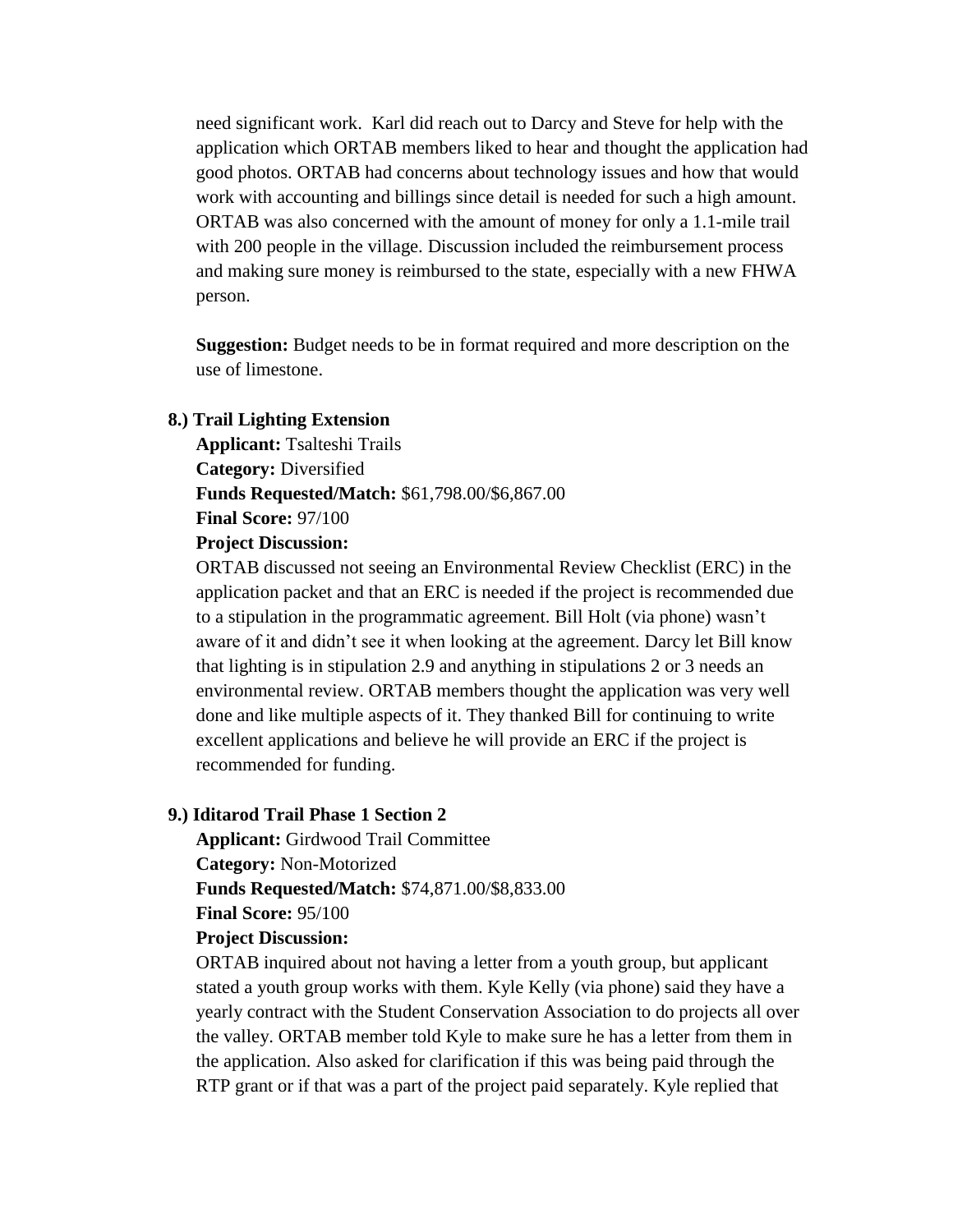they are funding that separately through the Local Service Tax Fund and use most of the RTP grant to fund towards the contractor to provide gravel. Would like to have seen a map of the whole Iditarod National Historic Trail. Steve Neel commented that they finished their FY18 grant and are very thorough and efficient.

#### **10.) Poopdeck Platt Community Trail**

**Applicant:** Kachemak Heritage Land Trust **Category:** Diversified **Funds Requested/Match:** \$51,372.00/\$5,708.00 **Final Score:** 92/100

#### **Project Discussion**:

Questions arose about the ADA accessible trail from Pioneer Street to Poopdeck Street, since ORTAB couldn't distinguish it on the map. Joel Cooper (via phone) explained that between their property and the city's property there is a .31-mile trail that is not ADA accessible. However, it connects with ADA accessible parts, and they want to make it all ADA accessible. ORTAB questioned whether this project has "bang for the buck" since it's only .31 but liked that it was ADA accessible and would allow people to get to different parts of the town. Also commented that a lot of people (visitors and residents) struggle with mobility issues and could benefit from the project. ORTAB liked that it was connecting to other pieces of trails, even though this would be a short trail.

#### **11.) GPRA Phase III Downhill Trail**

**Applicant:** Valley Mountain Bikers and Hikers (VMBaH)

**Category:** Non-Motorized

**Funds Requested/Match:** \$29,192.00/\$3,244.00

# **Final Score:** 88/100

## **Project Discussion:**

ORTAB members debated whether they had an application last year from this applicant and believed they had one a couple years ago. ORTAB liked the project and that it helps alleviate collisions and traffic. Also appreciated that VMBaH had a letter from the Student Conservation Association (SCA). Thought the Mat-Su is a good example of what can happen when you focus on developing outdoor recreation including GPRA which has become increasingly popular over the last couple of years.

**Suggestion:** Next time put the application in one single document which helps the ORTAB members review it.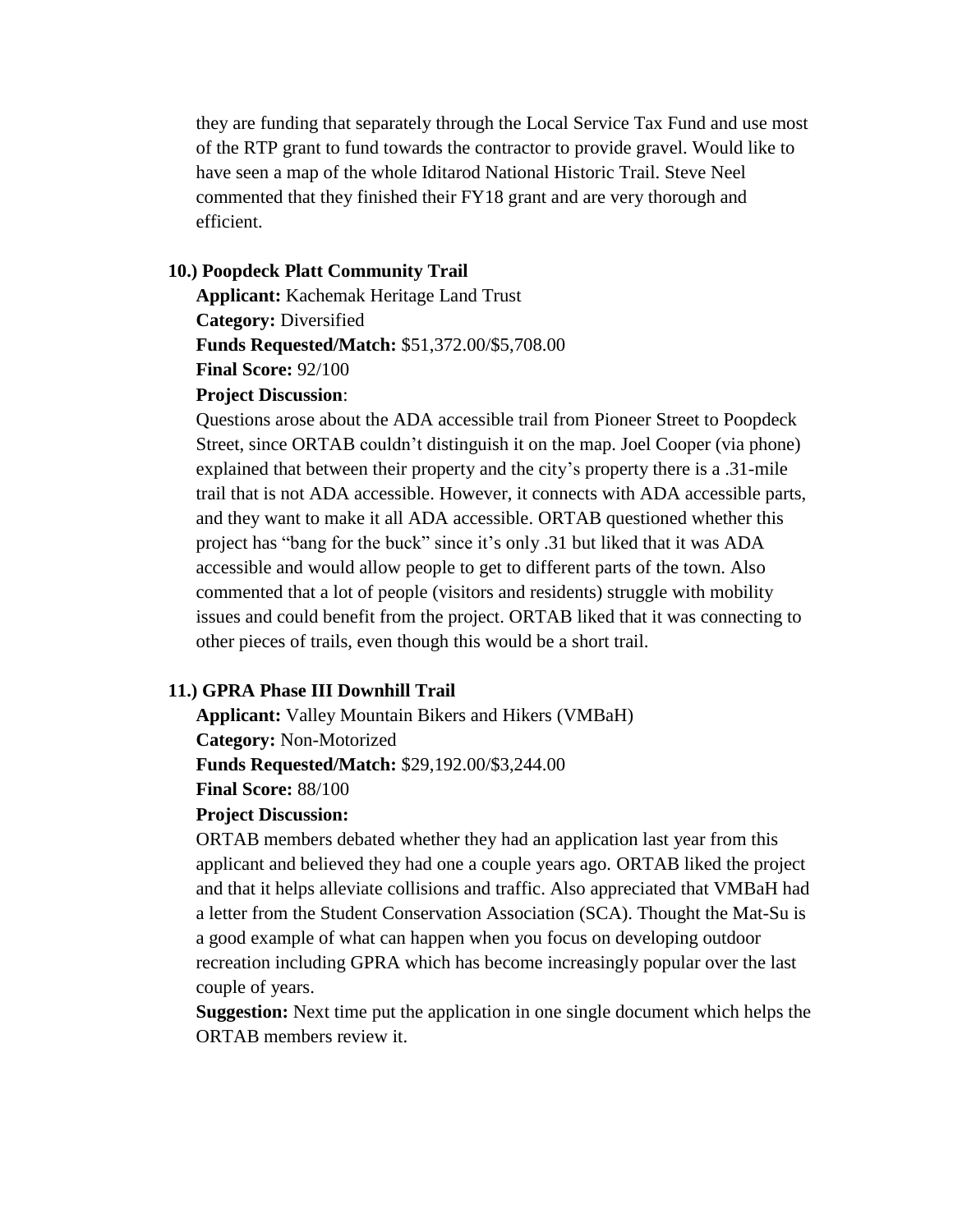## **12.) Woody Island Trails Cabin**

**Applicant:** DPOR/Kodiak **Category:** Motorized **Funds Requested/Match:** \$87,945.00/\$10,260.000 **Final Score:** 77/100

## **Project Discussion:**

Mike Sirofchuck stated that he's on the State Parks Citizen Advisory Board (CAB) for Kodiak. Other ORTAB members decided that since Mike would have no financial gain, he would not have a conflict of interest. The Board asked whether Kodiak has a personal watercraft ban like Kachemak Bay does, since the application mentioned motorized boats. Ben Shryock (via phone) answered that there is not a ban in the general state waters of Kodiak, and the waters are open to personal watercraft which can be used to access this site. ORTAB discussed 3 different DPOR cabin projects from 3 different parts of the state? which had the same template and if staff had worked together on them. Ben stated that he didn't know details about the other projects, just heard about them and since they are such a small office and not familiar with doing big contracting jobs such as cabins they would be using the help of DPOR Design & Construction (D&C). Rys Miranda, who was present on the phone, was asked how D&C came up with the estimate and why there is 91 hours of pre-construction. Rys replied that they drew estimates from historical data of past project and past bids. Estimates change based on location and any specific or unique elements. Since Kodiak has no road access, crew must access the site by boat. The 91 hours of preconstruction includes environmental work, and though the contractor may design the cabin, D&C does everything else. Rys explained that although the cabin kits come from same company, the Fairbanks cabin project costs less than the others, and the projects can't really be compared due to different circumstances. ORTAB questioned why one of the tasks had 170 hours of construction but had a contractor. Rys replied that during construction his staff has oversight of the project and those are the hours for his staff to ensure things are built correctly. Discussion ensued on the difference between cabins that are contracted out and ones that are built by force account labor. Rys replied that there is oversight with contractors, but no oversight needed on force account projects since it's already built in.

#### **13.) Shuyak Trail Improvements**

**Applicant:** DPOR/Kodiak **Category:** Diversified **Funds Requested/Match:** \$11,764.00/\$1,322.00 **Final Score:** 91/100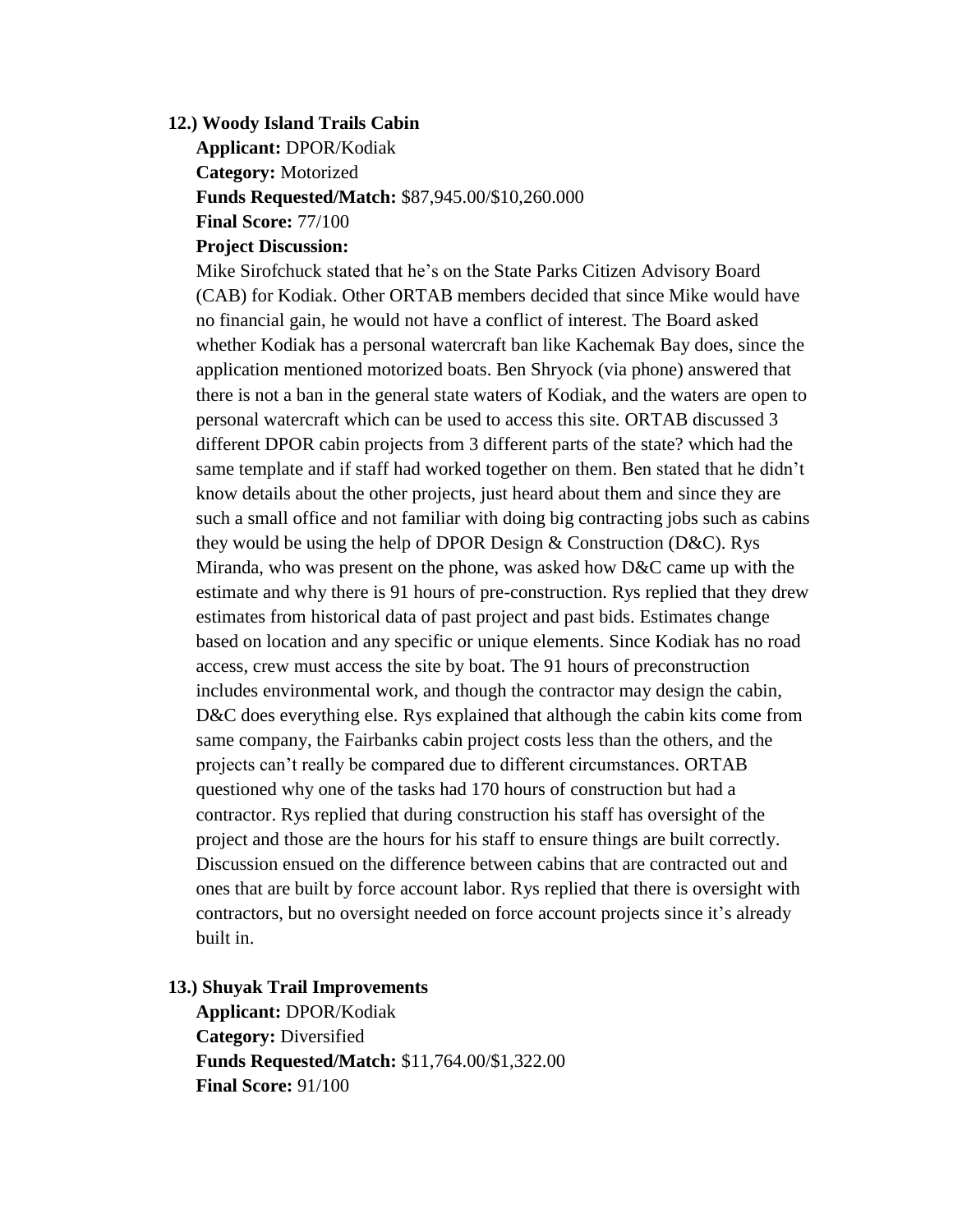#### **Project Discussion:**

ORTAB member from Kodiak commented that he has hiked the trail and it is very easy to get turned around, and the trails aren't really constructed. ORTAB members asked when the PUC was built and Ben answered that it was built in the 1980's and needs improvements. ORTAB inquired about needing a volunteer for a month which is a big commitment, and asked Ben if he has found anyone. Ben answered that he's not worried about finding a volunteer because they have one already committed and one that is a maybe but also have other applications. He believes it's a project that attracts people who want to volunteer. He dismissed the worry about needing a boat or plane to access the trail. It isn't a problem since a lot of people come from Homer. Also, this trail has a wide variety of users going out kayaking, fishing, and hunting.

#### *A break was taken at 3:42pm*

**14.) Isberg East-West Multi-Use Trail**

**Applicant:** Fairbanks North Star Borough (FNSB) **Category:** Motorized **Funds Requested/Match:** \$99,356.00/\$11,039.00 **Final Score:** 92/100 **Project Discussion:**

ORTAB couldn't tell whether the applicant had obtained wetlands and fish habitat permission. Brian Charlton (via phone) stated they don't because they usually don't request permission until after the project is awarded. FNSB has informed Fish and Game that they will need a permit and their design meets specification. FNSB also checked with USACE, and since the site is less than an acre it meets nationwide permit. If that all passes, Brian stated that they are shovel ready. ORTAB noted that this was the best detailed timeline they have seen and FNSB did a good job on the application. ORTAB worried about the amount of money for a 1.5-mile trail but one member who lives in Fairbanks says it's an upland trail that as of now just ends, and this project will connect it to other trail heads. Steve Neel mentioned that FNSB needs to work on not coming up on the inactive list with FHWA and to have a billing ready in 8-9 months from when FHWA approves the project. Steve warned that new FHWA people were coming down on the inactive list and if projects become inactive, they will de-obligate the money and not give a second chance.

ORTAB members briefly discussed other projects but decided to wait until the following day to ask applicants questions.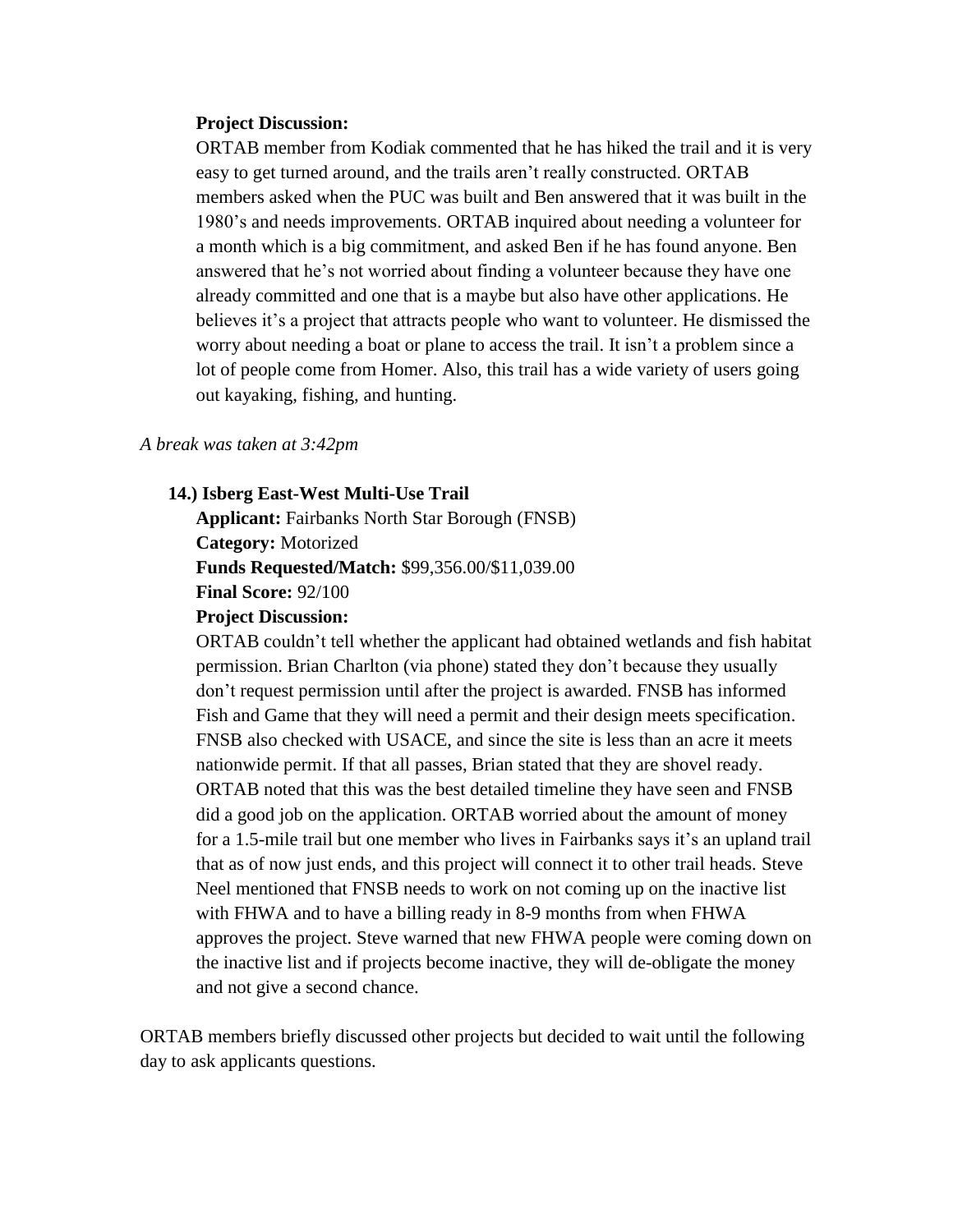*Mickey Todd moved to end for the day. Seth Adams seconded it.* Motion called to vote: 7 yes and 0 no. Motion passed.

# **January 23, 2019/Day Two**

## **ORTAB Members Present:**

Jeff Budd: Represents Southeast Alaska / Non-Motorized Trail Users Mike Rearden Co-Chair: Represents Western / Southwest Alaska, Diversified Trail Users Meghan McClain: Represents Anchorage / Motorized Trail Users Mickey Todd: Represents Kenia Area/ Represents Motorized Trail Users Seth Adams: Represents Fairbanks Area /Northern Area, Non-Motorized Trail Users Mike Sirofchuck, Chair: Represents Kodiak / Southwest/Non-Motorized Trail Users Libby Kugel: Represents Anchorage/ Non-Motorized Trail Users

## **ORTAB Member Not Present**:

Sally Andersen: Represents Haines/ Diversified Trail Users

## **DNR, Division of Parks and Outdoor Recreation, (DPOR) Staff Present:**

Darcy Harris: DPOR, Alaska State Trails Program Coordinator Steve Neel: DPOR, Recreational Trails Program Grants Administrator Jean Ayers: DPOR, Land & Water Conservation Fund Grants Administrator Elise Johnston: DPOR, Chugach Administrative Assistant taking Minutes Samantha Hudson: DPOR, Administrative Assistant I Rys Miranda: Chief/Engineer/Architect IV for Design and Construction Robert (Mat) Stephens: Publication Specialist I Shawna Popovici: Natural Resource Manager II

## **On the phone:**

Alison Eskelin: DPOR, Wood-Tikchik Park Ranger I Meredith Pochardt: Takshanuk Watershed Council Karl Ashenfelter: Native Village of White Mountain

## *Meeting called to order at 8:03am*

Darcy Harris welcomed everyone to the meeting and facilitated introductions between Lydia Harvey and the ORTAB members since Lydia handled travel arrangements. Darcy asked the members to turn in their travel receipts. Mike Sirofchuck reminded everyone to silence their phones, that scores can be changed at any time, and to declare any conflict of interest.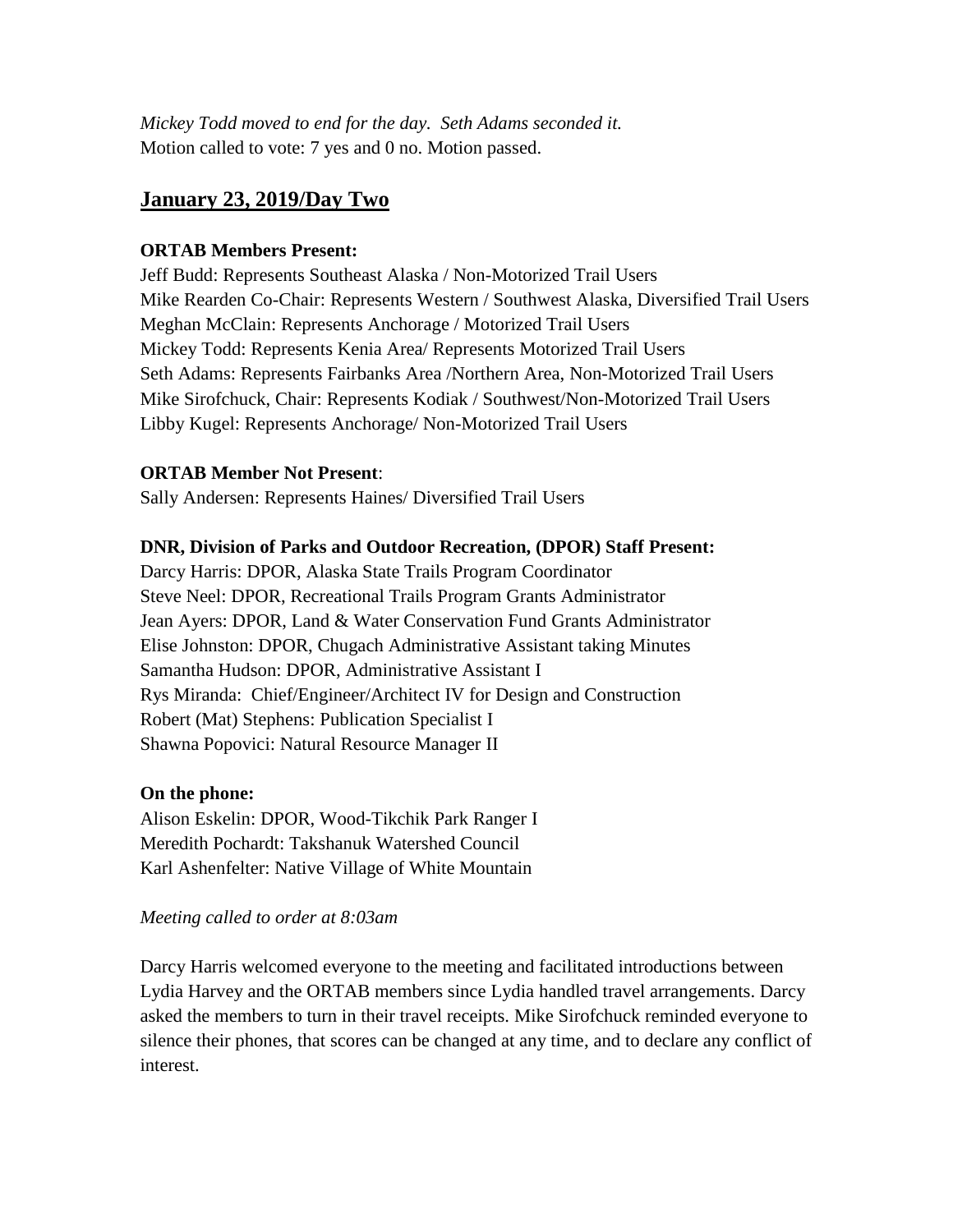*Projects were discussed in order of people present in person, on the phone and then moving down the spreadsheet from DPOR to non-state projects.*

#### **15.) 2019 Chugach State Park Video Trail Guides**

**Applicant:** DPOR/Interpretation and Education **Category:** Safety and Education **Funds Requested/Match:** \$36,112.35/\$4,109.40 **Final Score:** 86/100 **Project Discussion:**

ORTAB noted that it is an option to fund Safety and Education projects. Members asked why the last grant, from 2017, still has a balance of \$31,000, and if awarded funds again this year would it be spent wisely. Rys Miranda replied that in the past year they have had personnel and staffing issues. The Natural Resource Manager and Specialist positions became vacant. D&C wasn't able to fill the Manager position until recently and the other position is still vacant. That shifted their resources to higher priority projects but now with being more fully staffed they can work at full capacity again. FY17 grant projects have been filmed; they just haven't been edited and put together. ORTAB wondered if D&C could spend all the money from the last grant. Mat and Rys answered that they probably won't be able to exhaust all of it since there was a reduction in staff. Asked if last grant is completed this summer when would the current grant be completed. Mat answered that he would work on these grants full time and get this grant completed by the end of this year since it is located in Anchorage. Darcy and Steve let Mat know that all Safety and Education projects must be completed at the end of the federal fiscal year, which is September. Steve explained that their last grant didn't have to be completed in that fiscal year because the now-retired FHWA person didn't enforce Safety and Education projects completion dates, whereas the current staff are. Rys stated that Mat has been relieved of his other duties and this grant wouldn't be filmed until June so from February until June he can work on the past grant and then from June to September can work solely on this grant. Asked if they have all the equipment needed, Mat replied that they still have a camera from the last grant along with using a drone from Mining Land and Water. Asked where the cost is accrued from on this project, Mat answered that most of the cost comes from editing to include narration rather than just a video of the trail. ORTAB believed it would be a good resource to promote not only the trails but safety on the trails.

**16.) Lynx Creek PUC Applicant:** DPOR/Wood-Tikchik **Category:** Motorized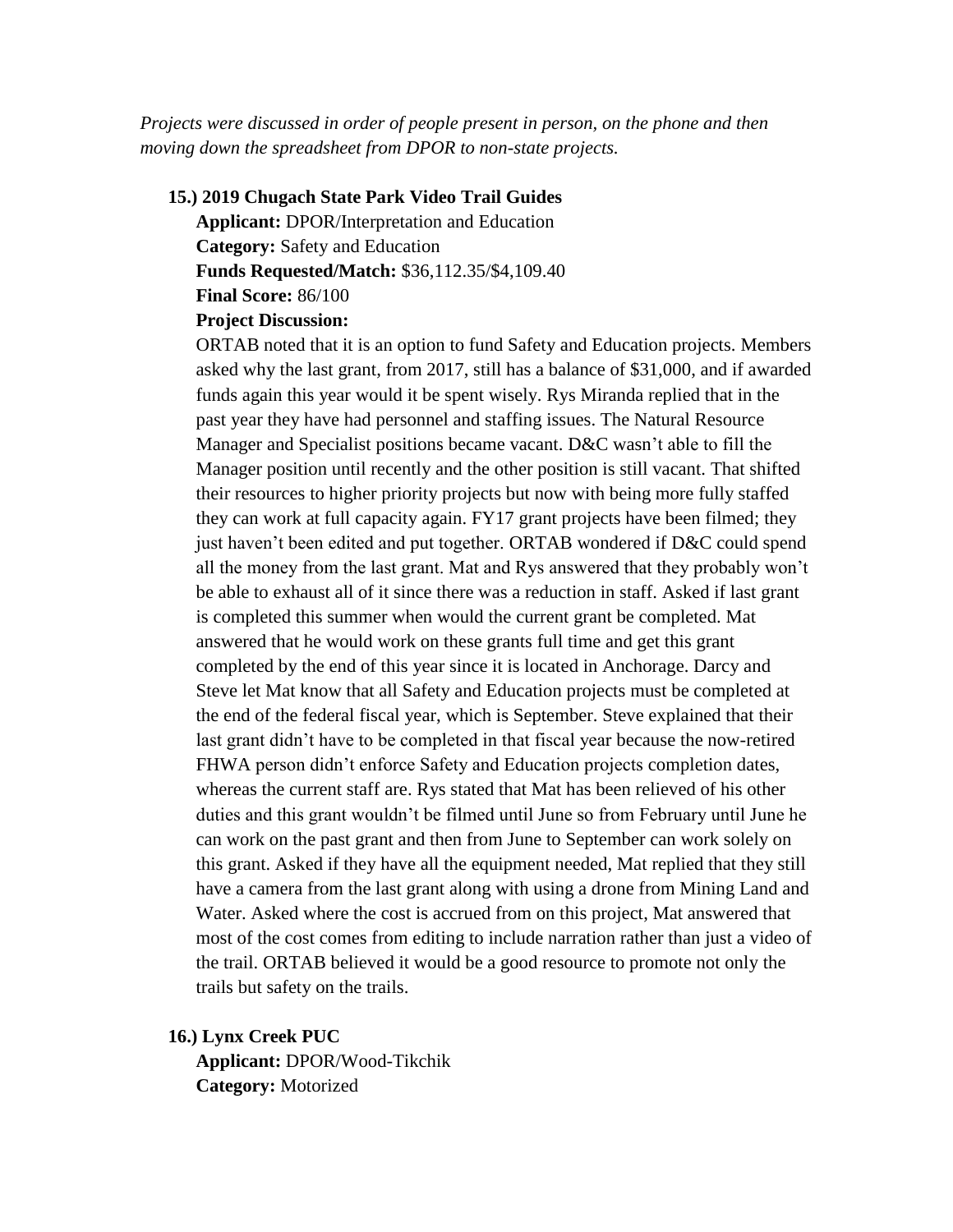# **Funds Requested/Match:** \$88,808.00/\$10,513.00 **Final Score:** 56/100

## **Project Discussion:**

ORTAB members noted that the grant wasn't very competitive with the other grants. Alison Eskelin (via phone) apologized for inexperience with grant writing and said she was out of the office the weeks prior to the deadline. ORTAB members were concerned about vandalism and maintaining the cabin because many had seen remote cabins that have been wrecked. Alison replied that she's the only staff person in the area but she has multiple watercraft and a plane that she can use to maintain the cabin along with volunteers and a weeklong visit from a maintenance worker every year. Also, she believed that vandalism is always a concern but the community is very excited by this project and think "people would police people" and take good care of it. The board was concerned about how much access there really is by boat and how many people would realistically be able to get to the cabin. Alison replied that it's a 45-minute to an hour boat ride and doesn't believe access is too big of an issue because it's a popular area to fish and hunt. She thinks it would be used every weekend because there is a structure that can be utilized which would draw more people where right now there is only tent camping. Asked why it would take two weeks to design the cabin if it comes from a kit, Rys Miranda replied that though it is a kit cabin they're not stamp sealed drawings, there is a process the kit contractor has to go through with a consultant and the state which takes about 2 weeks. Asked if there is winter use expected for this cabin and if so how would it be heated, Alison answered she would expect winter use since there is a lot of snowmobile use and she could maintain it in the winter since she has a snowmobile herself. Also, she wouldn't know exactly what would be used to heat the cabin but guessing a wood or drip stove that has been used in other PUCs. ORTAB members like the project idea of a network of cabins out in Wood-Tikchik.

## **17.) China Poot Trail**

**Applicant:** DPOR/Kenai **Category:** Non-Motorized **Funds Requested/Match:** \$75,000.00/\$8,333.00 **Final Score:** 89/100

## **Project Discussion:**  ORTAB determined trail location and route was from China Poot to Jewel Lake. Members thought it was a very thorough proposal, photos were great, welldocumented and one of the best applications they have seen from the state. ORTAB noted that Kenai DPOR had three grants approved last year and thought they were going to see another phase from one of those projects. Figured out that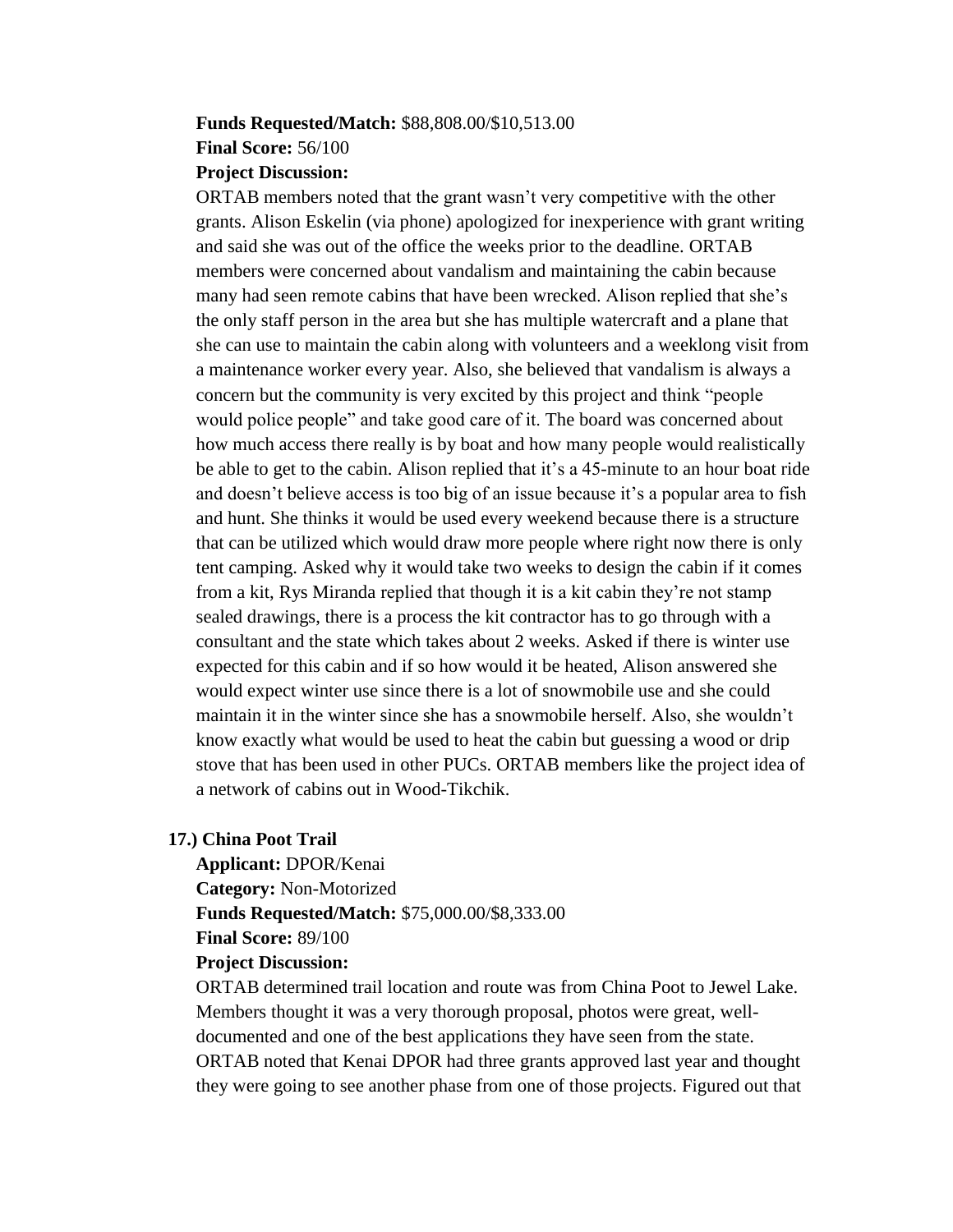it was still open and that's why there isn't an application for it this year. Wasn't clear about new stream channel forming from the lake that floods the trail but didn't describe how they were going to plan for the trail not to wash out. Guessed this project was meaning to reroute the trail away from that section.

#### **18.) Sawmill Bay PUC**

**Applicant:** DPOR/Kenai **Category:** Motorized **Funds Requested/Match:** \$79,257.00/\$9,900.00 **Final Score:** 61/100 **Project Discussion:** 

ORTAB raised the same issues they had with the other DPOR Public Use Cabin applications. Identified the location of this project in Valdez, which is a part of Kenai DPOR. Felt the budget wasn't descriptive and was high. Already two cabins there but hard to access so this project would be in the next Bay over and be easily accessed by motorized boats. Not sure who would benefit from the revenue since the State Parks don't manage the area, it's just on state land.

## **19.) Take in the Sights- Recreational Enhancement of Jones Point, Haines, Alaska**

**Applicant:** Takshanuk Watershed Council **Category:** Diversified **Funds Requested/Match:** \$33,960.00/\$7,430.00 **Final Score:** 86/100 **Project Discussion:**

ORTAB observed that applicant had an FY 16 grant and that they have high administrative costs but didn't have any problems with timeline and finished the grant. Members discussed having an environmental review and noted there was one in the application. ORTAB would like a bigger locator map to see exactly where the project is, as some members didn't know where Jones Point is in Haines. Thought at first it was just a picnic area but after further discussion, ORTAB realized it's a launching point for a network of trails. Agreed it was a good project.

## **20.) Reed Lakes**

**Applicant:** DPOR/Mat-Su **Category:** Non**-**Motorized **Funds Requested/Match:** \$50,000.00/\$11,819.00 **Final Score:** 88/100 **Project Discussion:**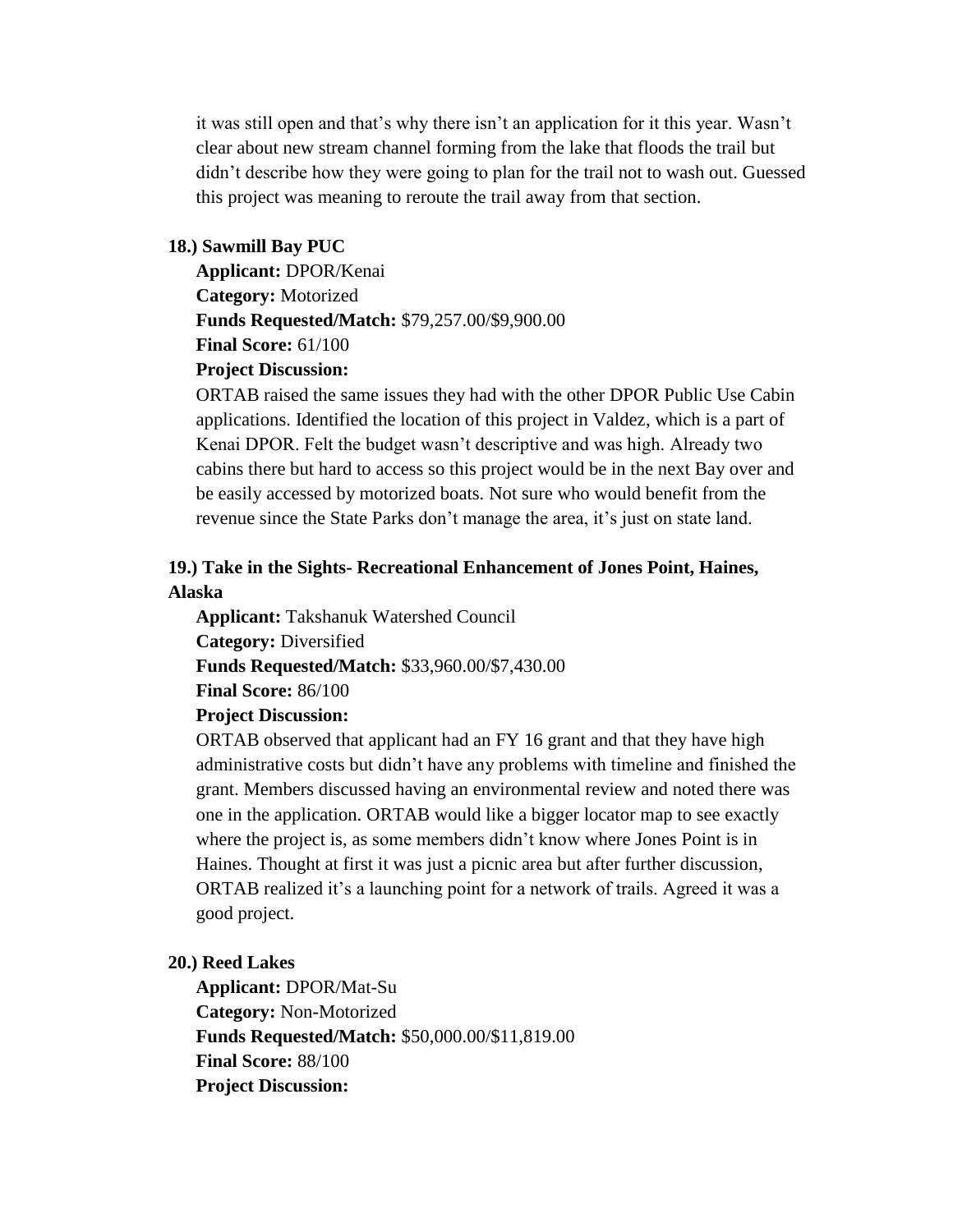Members noted that this application is Phase III and wondered how Phase I and II went but didn't see it on the list for the past two years. Since they didn't see phase I or II mentioned in the application, ORTAB guessed a new person had written the grant this year and wasn't aware of past projects. ORTAB liked that this application considered either moving the boulder field or rerouting the trail around it because it can be dangerous. ORTAB appreciated that DPOR would designate camp areas because people camp in the middle of the trail since there is not much flat area. Well thought-out project with a well-written, concise application.

## **21.) Rhein Lake Loop**

**Applicant:** DPOR/Mat-Su **Category:** Non-Motorized **Funds Requested/Match:** \$49,977.00/\$5,555.00 **Final Score:** 83/100

## **Project Discussion:**

ORTAB couldn't tell where this project was because they couldn't read the maps -- perhaps due to the field offices needing updated software. ORTAB questioned why DPOR needed 6 weeks of preparation time and didn't think the start date of February  $1<sup>st</sup>$  was reasonable. Commented that this area gets a lot of use and is easily accessible since it's centrally located in between Anchorage and Talkeetna. When asked why a Park Specialist would be paid for by the grant and not by the state, Darcy answered that the position could be seasonal, and project based. ORTAB liked the project idea but didn't think the application was well written.

## *A break was taken at 9:44am*

#### **22.) Olnes Pond ATV Trail**

**Applicant:** DPOR/Northern **Category:** Motorized **Funds Requested/Match:** \$50,261.00/\$5,585.00

**Final Score:** 95/100

## **Project Discussion:**

ORTAB concurred that this is a great ATV trail, even for beginner riders and children. Applicant completed their big grant from FY17 for \$140,000 with good grant reporting. Discussion ensued about this project being Phase III to finish up some infrastructure. Members noted that this trail has great access, which helps people get out who otherwise couldn't.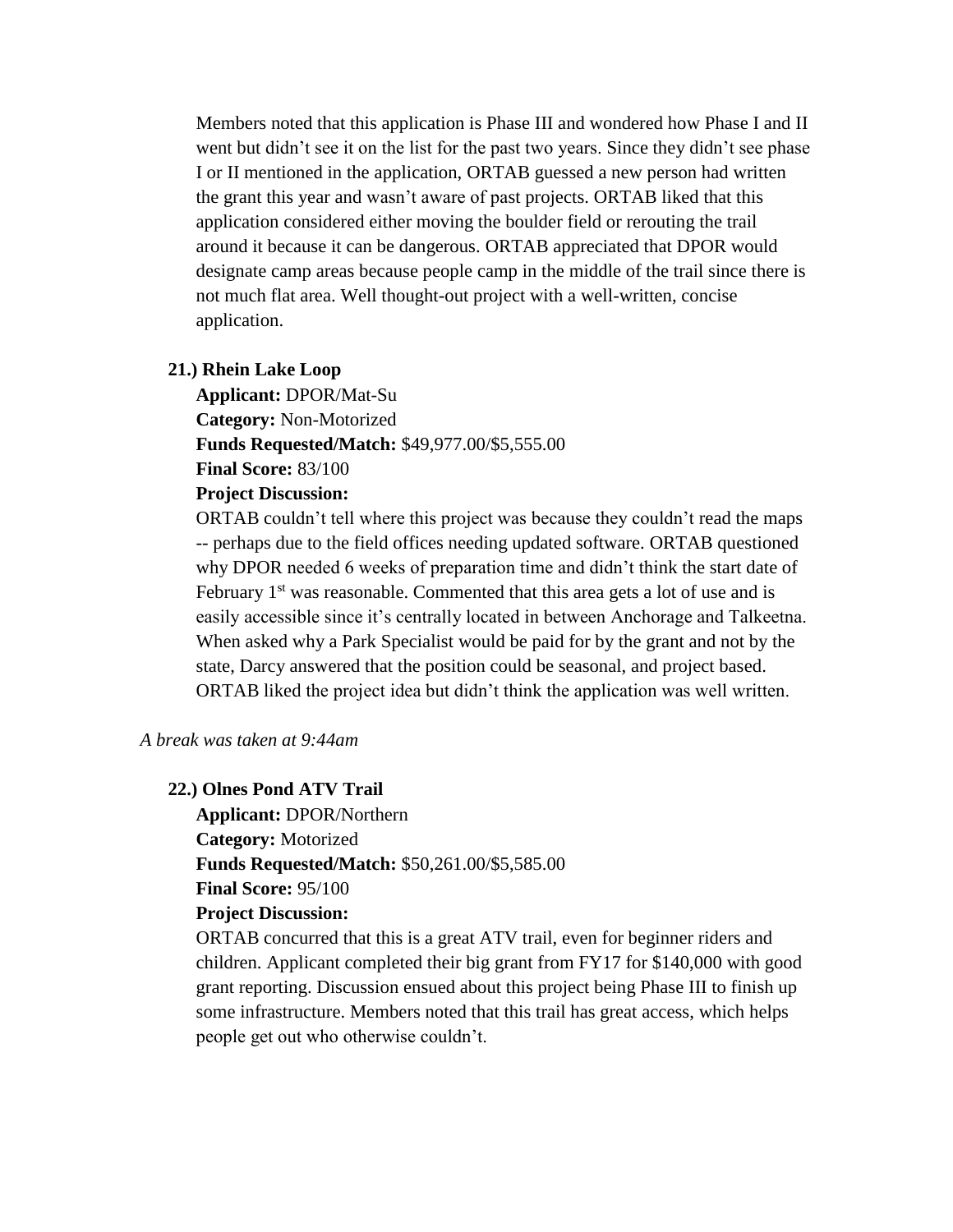#### **23.) Mastodon Trail Cabin**

**Applicant:** DPOR/Northern **Category:** Diversified **Funds Requested/Match:** \$48,411.00/\$5,377.00 **Final Score:** 95/100

## **Project Discussion:**

ORTAB liked that this project would be built by the Folk School which is a small non-profit that teaches people how to build a cabin. Discussed that the cabin would be built in Pioneer Park and people would sled out to the destination. ORTAB members thought this was a great project with a cool opportunity by using the Folk School but didn't see a letter of support from them. They noted that the budget was descriptive, down to the penny, and that this project correlates with the other Mastodon Trail projects. The final phase will be finished by this spring.

#### **24.) Compeau Trail Cabin**

**Applicant:** DPOR/Northern **Category:** Motorized **Funds Requested/Match:** \$59,655.00/\$6,628.00 **Final Score:** 89/100 **Project Discussion:**

ORTAB noted that this project is in the motorized category since it's only two miles from the road and non-motorized people will use it too, but Compeau Trail is motorized. The board wondered what the heating source would be in this small cabin. Discussion ensued that it is a smaller grant amount compared to the other cabin grants and that it is being built by force account labor by Parks rather than a contractor.

#### **25.) Granite Tors Boardwalk Trail Phase II**

**Applicant:** DPOR/ Northern **Category:** Non-Motorized **Funds Requested/Match:** \$55,906.00/\$6,211.00 **Final Score:** 89/100 **Project Discussion:**

Applicant had a FY17 grant for Phase I and it is completed. ORTAB member who lives in Fairbanks said that he ran the boardwalk and the boards are warped and even come up. Believed this was due to the use of all-weathered wood being spread too far apart and the use of a certain type of screw. ORTAB talked to the Superintendent about it and he let them know that this current grant would help with the problems of the boardwalk by adding supports.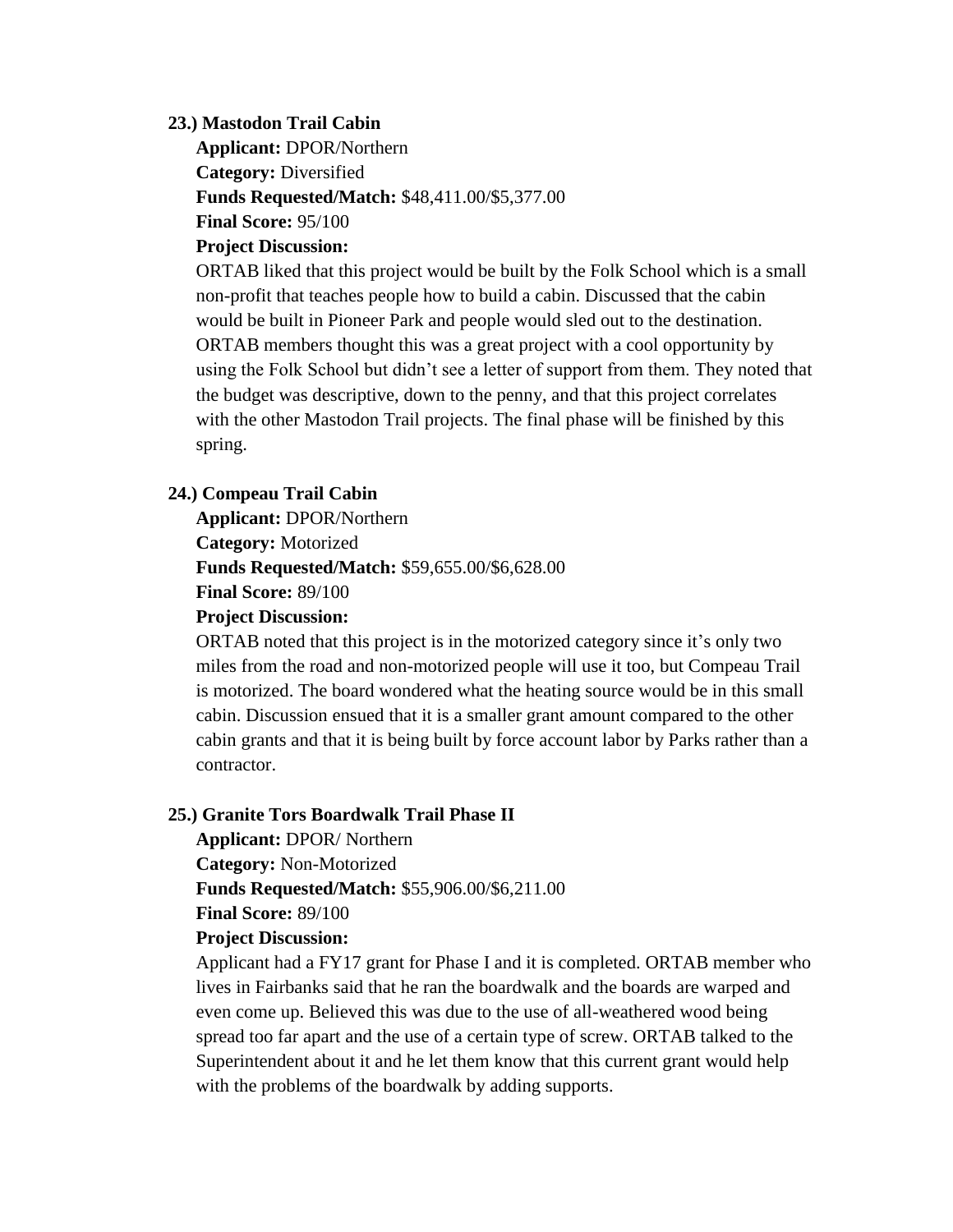## **26.) Setters Cove PUC ADA Access Improvements**

**Applicant:** DPOR/Southeast **Category:** Diversified **Funds Requested/Match:** \$46,227.00/\$5,119.00 **Final Score:** 94/100

## **Project Discussion:**

Applicant has an FY18 grant open but it is not PUC-related. ORTAB realized that the project would increase ADA accessibility but wondered how many people this project will serve since it's in Ketchikan. The board assumed there is a need if they wrote a grant application for it and Ketchikan has a lot of tourism activity in the area. ORTAB appreciated the number of pictures in the application.

## **27.) Eagle Beach Loop Trail**

**Applicant:** DPOR/Southeast **Category:** Non-Motorized **Funds Requested/Match:** \$18,000.00/\$2,000.00 **Final Score:** 74/100

## **Project Discussion:**

This is a popular trail, and since it's a little way out of town it is colder and gets more snow. Darcy read a note the Superintendent wrote stating that they believe about 200 visitors used the groomed trails during the last holiday season and many people want events on those trails more frequently. ORTAB noted that this trail isn't the only one for Nordic skiing in Juneau but didn't think the application was very detailed and didn't like that the numbers in the budget were rounded up; they prefer to see exact. They need an Environmental Review and didn't submit one.

#### **28.) Channel Island Water Trail**

**Applicant:** DPOR/Southeast **Category:** Diversified **Funds Requested/Match:** \$27,750.00/\$3,000.00 **Final Score:** 66/100

## **Project Discussion:**

ORTAB debated the project being in the diversified category since it would mostly be used by motorized boats which not everyone has access to. They determined that the project is in Juneau. ORTAB liked the idea of a water trail but felt the application may have been done close to the deadline since it did not have much detail in the budget or a map showing the trail.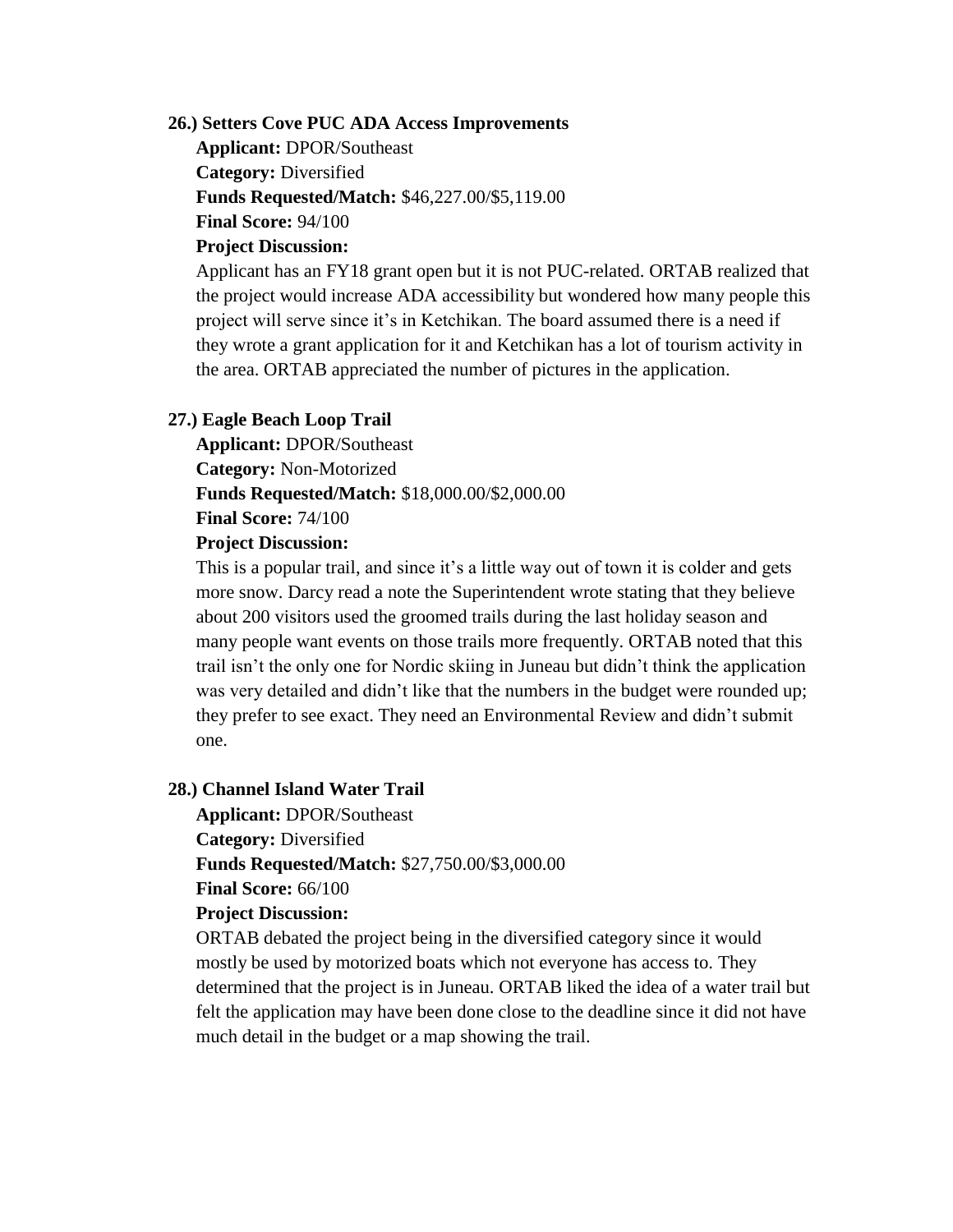#### **29.) Chinook Conservation Park**

**Applicant:** Interior Alaska Land Trust **Category:** Motorized **Funds Requested/Match:** \$65,000.00/\$7,137.00 **Final Score:** 79/100

## **Project Discussion:**

ORTAB member Seth Adams stated that he prepared this grant and has a conflict of interest, so he didn't score the project and it will be averaged by 7 instead of 8. Mike Sirofchuck stated that Seth can only comment on the project when asked a direct question like the other applicants. Members didn't see any real numbers of users in the application and wondered why it's starting with an ATV trail instead of a trail to preserve the location. Seth stated that the idea is to develop a motorized trail so that there is not a conflict with motorized users on nonmotorized trails. Application mentioned a master plan having non-motorized trails and ORTAB wondered if that will be another phase of this project. Seth answered that as of now there are informal trails and they will do the work themselves to develop them into non-motorized trails. The board didn't think the budget was descriptive enough.

#### **30.) ERNC Trail Signs**

**Applicant:** Eagle River Nature Center **Category:** Safety and Education **Funds Requested/Match:** \$16,800.00/\$1,680.00 **Final Score:** 89/100

#### **Project Discussion:**

ORTAB noted how inexpensive the signs are and believe that it may be because the applicant already has the design for the signs. Members mentioned that there are many different channels at the beginning of the trail where you can easily get lost. Someone commented that ERNC only applies for an RTP grant when they really need it and did fine on the last grant they had.

## **31.) Upper Winner Creek Trail Improvements**

**Applicant:** Glacier Ranger District **Category:** Diversified **Funds Requested/Match:** \$74,710.00/\$8,397.00 **Final Score:** 82/100

## **Project Discussion:**

There were concerns raised about budget issues with past grants they have worked on with USDA. All the paperwork goes to New Mexico for billing and then they send the state a bill with no back up which comes from the rangers. This back and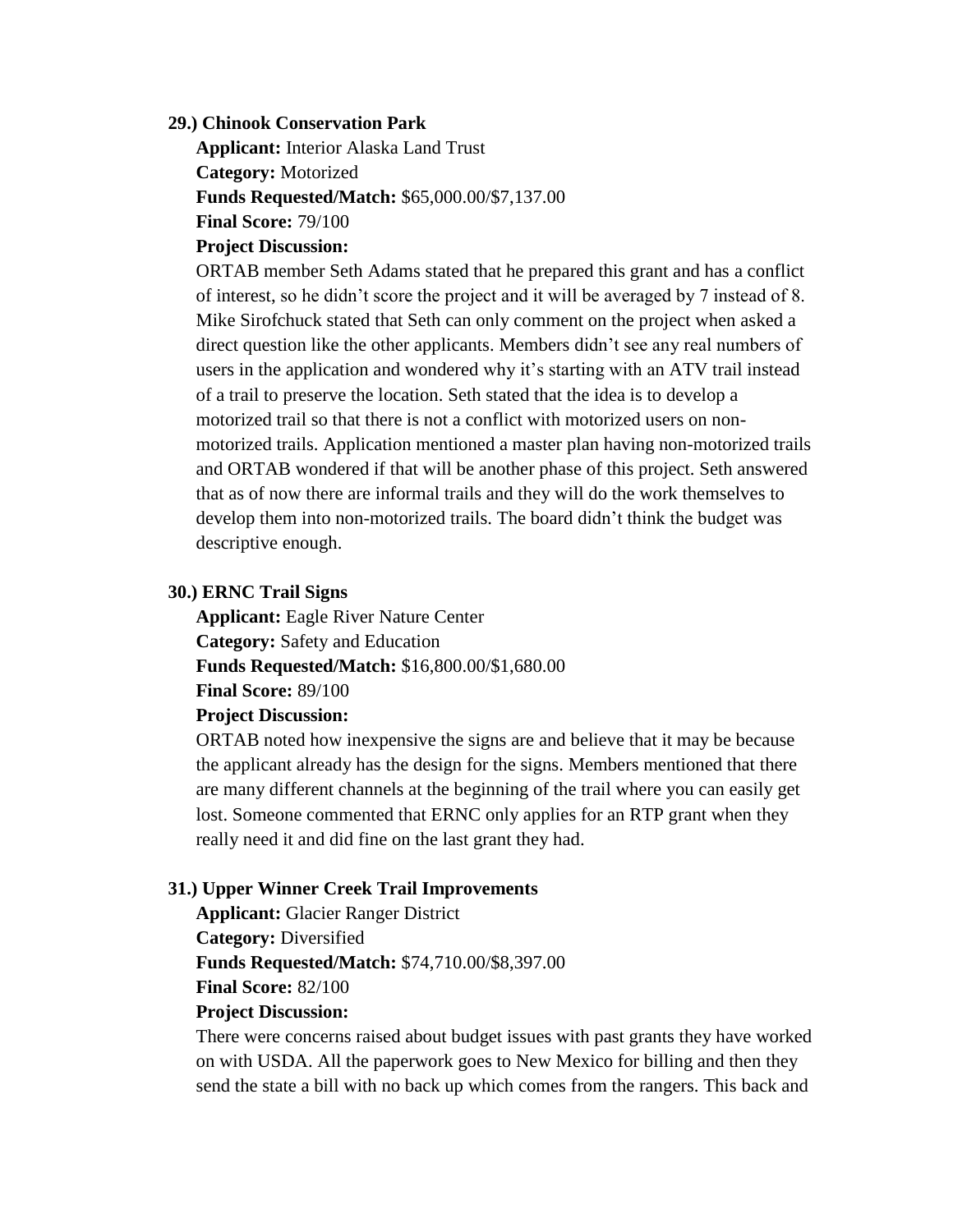forth caused a time lag where the applicant has been put on the inactive list. This trail connects to the Iditarod trail and extends that trail system. Noted that applicant completed the cultural survey which has held up other projects in the past. ORTAB appreciated that this upper extension would help ease the congestion of the popular trail and create more area for advanced hikers. The board noted that money from this grant would go mostly towards labor; applicant has the material and people.

*Mickey Todd moved to adjourn for lunch. Libby Kugel seconded it.* Motion called to vote: 7-yes and 0-no. Motion passed.

## **Break for lunch from 11:37am -12:45pm**

ORTAB members came back from lunch and the Chair Mike Sirofchuck stated that they had finished scoring individual applications and moved to prioritizing and making sure the projects are in the right category.

The board worked on changing the scoring to include the 3 points given for attending pre-application training. An ORTAB member stated he didn't believe it was fair to give points because not all people can make the training. ORTAB recalled that they agreed at last year's meeting that they would give incentive to attend training to help with preparing the application since very few people had showed up in the past.

There is \$1,512,643.00 allocated from FHWA, Obligation limitation from DOT is \$1,332,654.00 and after 7% of admin allowance of \$106,955.00, the total allocated for projects comes to \$1,225,699.00.

ORTAB recognized that two projects from FY18 which were approved by FHWA but didn't have cultural resource surveys done until after the deadline will be funded from FY19 money. The board acknowledged that projects need to have all paperwork done before submitting to FHWA, but it was hard to find money to pay for cultural resource survey without the grant.

*Mike Rearden moved that the two projects from FY18 come out of the total amount allocated and have \$1,158,302.00 for the FY19 projects to be funded. Mickey Todd seconded.*

Discussion: The 30% non-motorized, 30% motorized and 40% diversified split is required by FHWA but where does the 50/50 split between state and non-state projects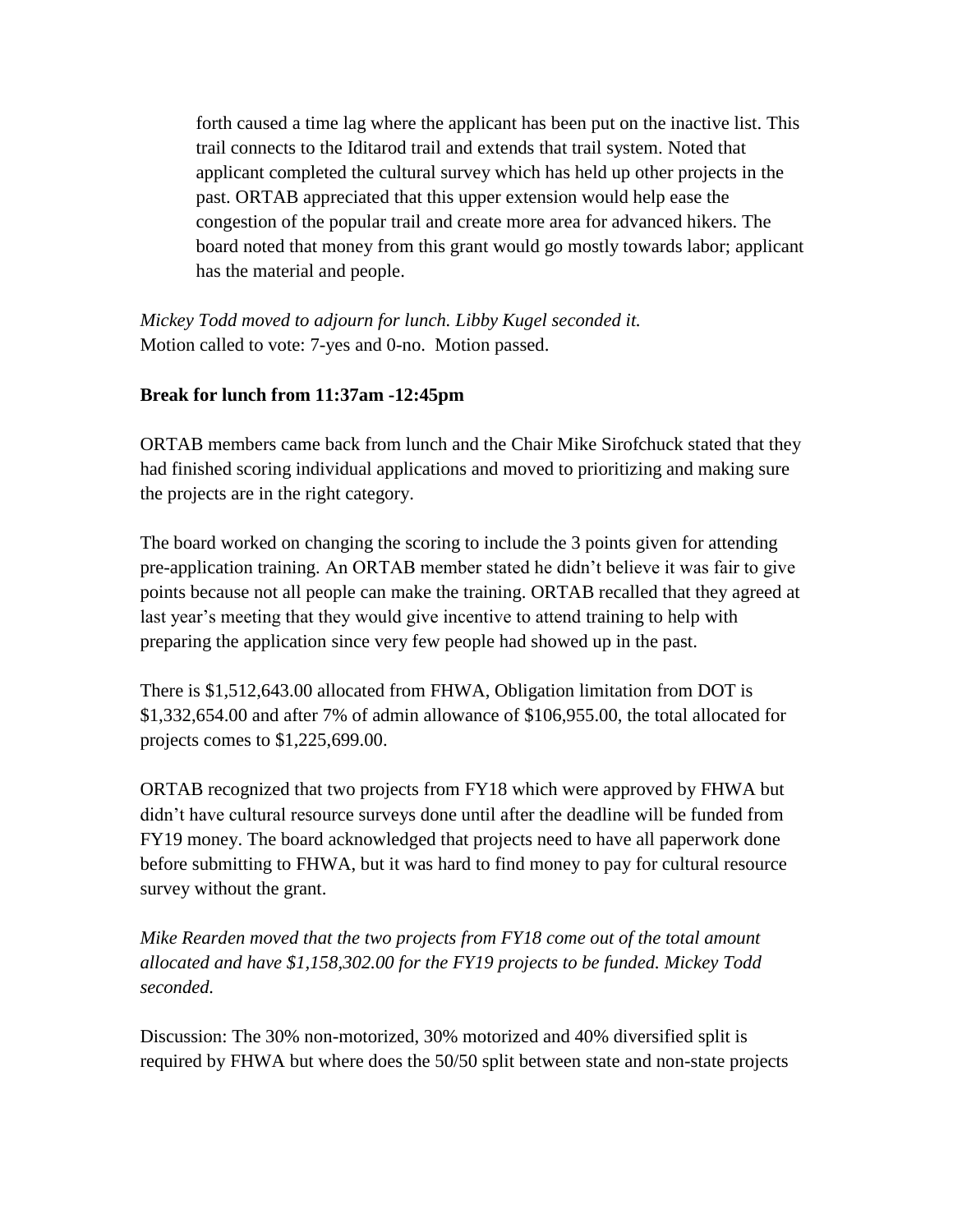come from? DPOR's practice for about 20 years has split funding between state and nonstate projects at about 50/50. The board agreed it's fair to continue this split. Motion called to vote: 7 yes and 0 no. Motion passed.

ORTAB decided to look at the top ranked motorized projects first and then move onto the other categories and include the Bluff Cabin project from FY18 in the motorized category.

*Libby Kugel moved to place the Eklutna project into the diversified category. Mickey Todd seconded.* Motion called to vote: 7 yes 0 no. Motion passed.

ORTAB considered projects that could be moved to diversified from non-motorized.

*Matt Wedeking, DPOR Operations Manager, and Rys Miranda, Chief of DPOR Design and Construction, joined the meeting at 1:57pm.*

Discussion continued about the difference in pricing between the different public use cabin projects hiring a contractor versus force-account labor. Matt Wedeking commented that it's hard to get approval to hire a lot of ACCs to work on force-account labor projects so DPOR is moving more toward hiring contractors. Discussion ensued about maybe raising the state project dollar limit to help get projects done all at once rather than in phases. Although the board liked the PUC project idea, they noted high admin overhead for small projects, which might be because of the project limit. ORTAB recommended that DPOR compile better applications by starting earlier, having more description in general and having people who have done applications before, help new people.

*Matt Wedeking leaves meeting.*

*ORTAB discussed the Sawmill Bay PUC project further. The discussion is summarized in the project discussion above.*

*Rys Miranda leaves meeting.*

Discussion continued about projects that can be moved to diversified from nonmotorized, as there are not enough projects yet in diversified.

*A break was taken at 2:22pm.*